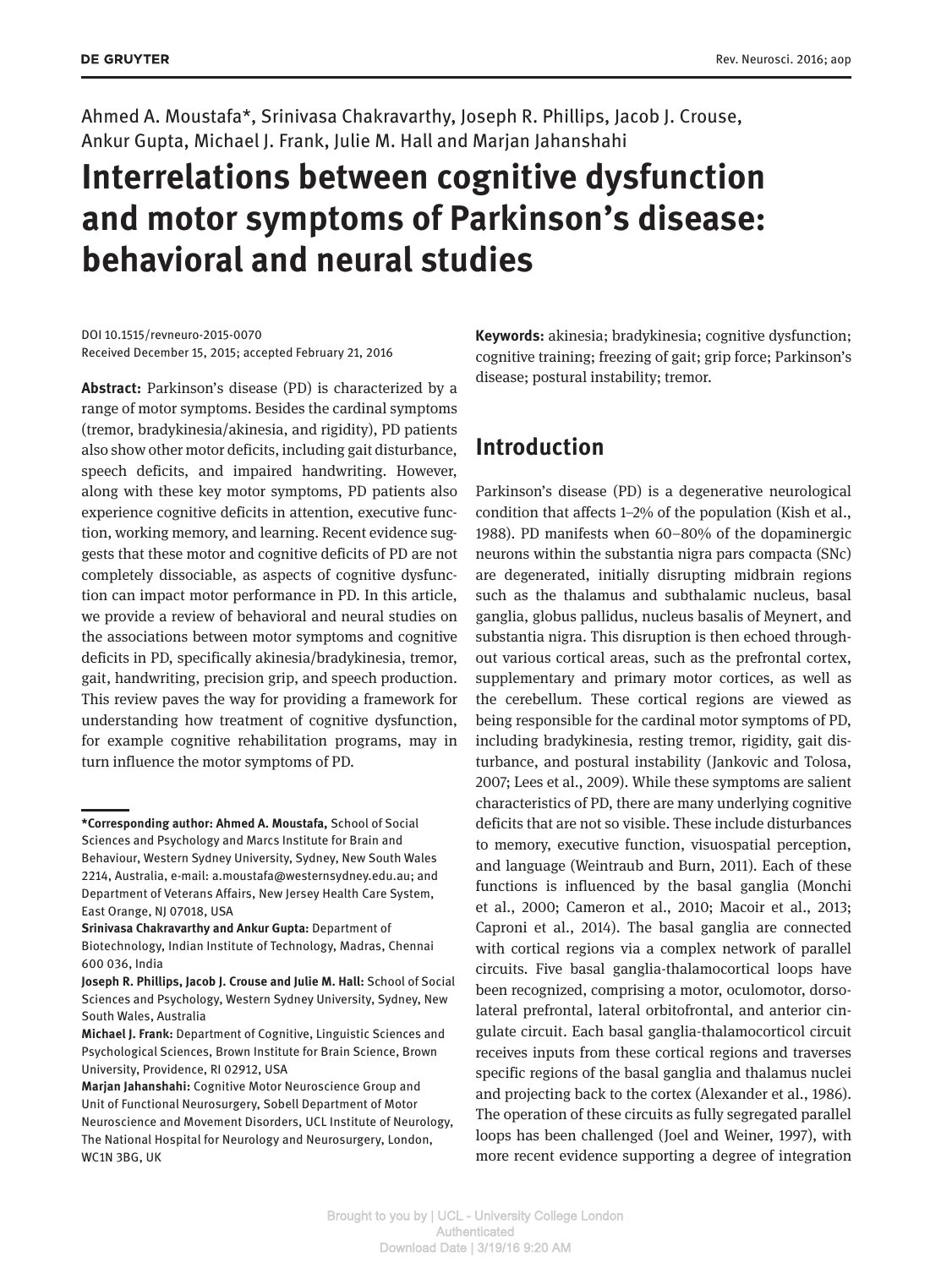of information across the basal ganglia-thalamocortical circuits (Haynes and Haber, 2013), allowing for interaction between the motor and cognitive circuits. The integration of these two circuits suggests that damage to one would manifest in both cognitive and motor deficits. It also suggests that treatment of cognitive deficits alongside physical therapy would be highly beneficial for the patient. Additionally, anatomical studies show that there are additional open loops (i.e. loops in which the afferent and efferent cortical areas of the basal ganglia are different) (Joel and Weiner, 1997; Graybiel, 1998). Computational models have been incorporating such open loops (Amos, 2000; Djurfeldt et al., 2001). Further, besides the frontal cortex, the occipital cortex (Seger, 2013) and medial temporal cortex (Middleton and Strick, 1996) also receive projections from the basal ganglia. It has been suggested that basal ganglia projections to these areas support visual and memory processes (Middleton and Strick, 1996; Seger, 2013). Basal ganglia projections to the prefrontal cortex has been suggested to play a role in working memory (Moustafa and Maida, 2007; Moustafa et al., 2008).

Indeed, a strong relationship between motor and cognitive processes is evident. For example, different cortical areas play a role in the cognitive processes that guide movement, including motor planning and goal-based motor processes (Matsumoto et al., 2003; Mushiake et al., 2006; Riggeal et al., 2007; Colman et al., 2009; Smulders et al., 2012; Wylie et al., 2012). Various studies in healthy individuals suggest a strong relationship between motor and cognitive processes (Matsumoto et al., 2003; Mushiake et al., 2006; Riggeal et al., 2007; Colman et al., 2009; Smulders et al., 2012; Wylie et al., 2012). However, while some studies have found clear links between motor and cognitive measures (Shine et al., 2013d; Schneider et al., 2015), these data suggest that the primary motor symptoms and cognitive deficits of PD are associated with the different clinical course of the illness. However, the interrelationships among motor and cognitive processes in PD are not well characterized. As an example, the prefrontal cortex is important for the maintenance of information (e.g. goals) in working memory, which aids production of motor responses, including hand and eye movements (Ohbayashi et al., 2003; Moustafa et al., 2013a). Indeed, locomotive dysfunction in the elderly is associated with brain volume changes (Kostic et al., 2012; Tessitore et al., 2012) and aberrant neural activity (Matsui et al., 2005) within the prefrontal cortex, suggesting a potential relationship between working memory and locomotion in PD. The dorsolateral prefrontal loop also plays a key role in motivation (Lawrence et al., 1998). So it is not surprising that some PD patients experience motivational disorders

(Aarsland et al., 2009). Motivation places a value on perceived goals, so low motivation levels would affect goaldirected behaviors, which may exacerbate several PD symptoms, such as bradykinesia and gait impairments, which are discussed in the following sections. To our knowledge, the effect of motivation on these motor processes has not been studied in PD.

Currently, while the presence of the core motor symptoms remains essential for diagnosis, many PD patients demonstrate marked cognitive impairment even at the time of first presentation (Foltynie et al., 2004). Deficits across various cognitive domains including attention, working memory, and executive function have been described and tend to worsen with disease progression in tremor-dominant and akinesia-dominant (also known as akineto-rigid or non-tremor dominant) phenotypes and young-onset and rapid disease progression subgroups (Zetusky and Jankovic, 1985; Jankovic et al., 1990; Rajput, 1993; Schiess et al., 2000; Lewis et al., 2005; Zaidel et al., 2009; Mure et al., 2011; Poletti et al., 2011b; Schillaci et al., 2011; Lee et al., 2012; Moustafa and Poletti, 2013). Patients in the akinesia-dominant subgroup experience a more rapid disease progression compared to tremor-dominant patients (Louis et al., 1999; Eggers et al., 2012). Importantly, compared to tremor-dominant patients, patients with severe akinesia are more likely to experience severe cognitive impairments or even dementia (Aarsland et al., 2003; Williams-Gray et al., 2007b; Poletti et al., 2011a, 2012).

The anatomy of the neural circuitry gone awry in PD is summarized here, to serve as a reference point to be consulted throughout the following review. To begin with, the cortex, including primary motor cortex; ventral and dorsal premotor cortex; supplementary motor areas; and rostral, dorsal, and ventral cingulate areas, have one-way excitatory glutamatergic effects with the putamen, brainstem, and spinal cord, as well as a bidirectional excitatory relationship with the thalamus. The direct pathway of the putamen, which has an inhibitory GABAergic connection with the internal segment of the globus pallidus and substantia nigra pars reticulata, receives glutamatergic excitation from the SNc and thalamus. The indirect pathway of the putamen has an inhibitory GABAergic effect on the external segment of the globus pallidus, which itself goes on to inhibit the internal segment of the globus pallidus and substantia nigra pars reticulata. The subthalamic nucleus is inhibited by this indirect pathway of the putamen but in turn sends excitatory signals back to the external segment of the globus pallidus, as well as to the cortex, internal segment of the globus pallidus, substantia nigra pars reticulata, and pedunculopontine nucleus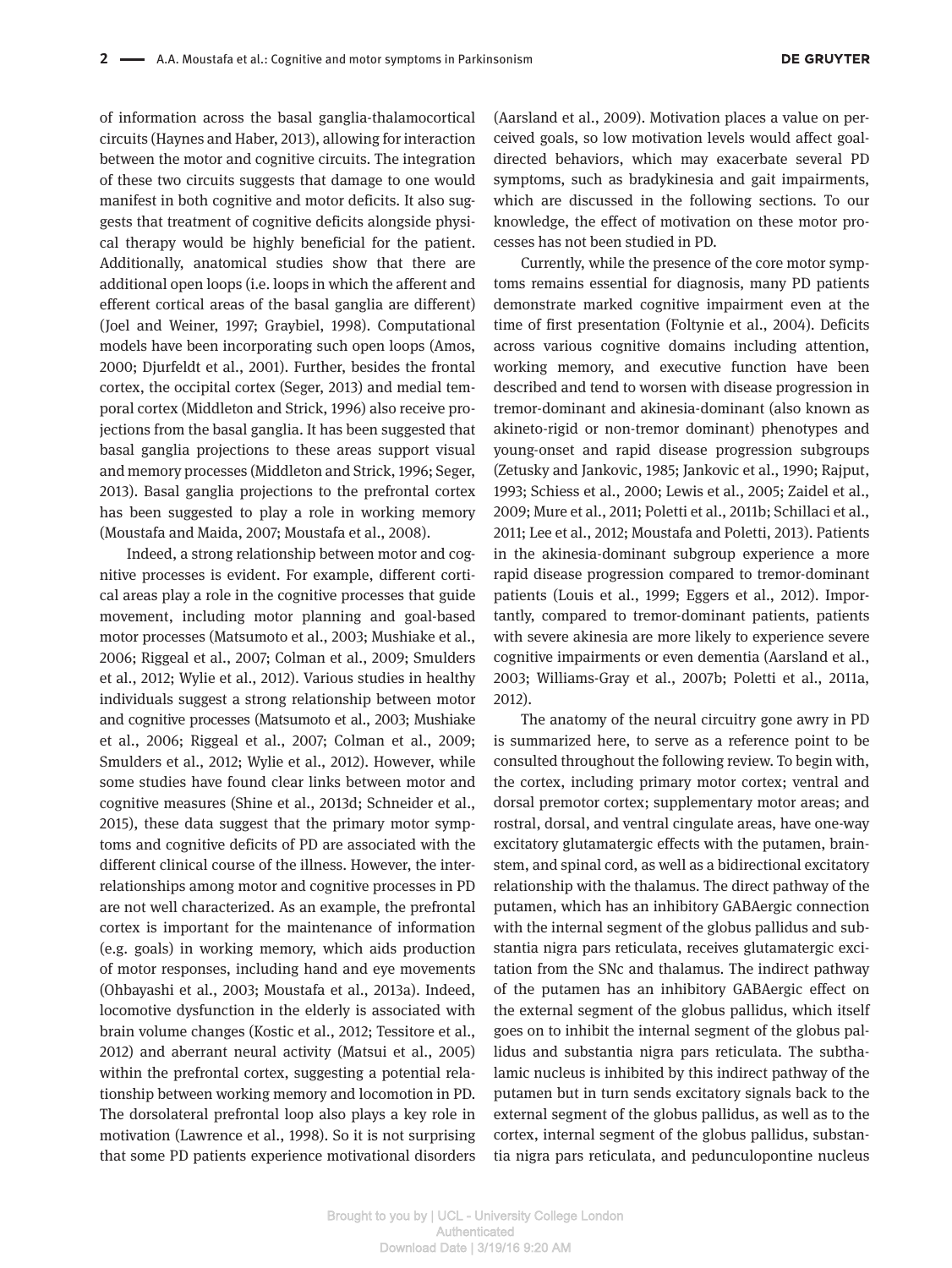(PPN), which itself finally excites the brainstem and spinal cord and bidirectionally inhibits the thalamus and its subcomponents (DeLong and Wichmann, 2007).

This review addresses cognitive-motor relationships in PD, describing how specific changes in cognitive function are associated with changes in motor performance. We aim to achieve this by highlighting the specific aspects of the motor symptoms in PD that are associated with cognitive deficits and suggest that they may have a common pathophysiology.

### **Akinesia/bradykinesia**

Akinesia and bradykinesia are considered among the primary motor features in PD. These symptoms are characterized by difficulty initiating movements, poverty of action, slowness of movements, a lack of spontaneous movement (such as swinging of the arms during walking, automatic blinking, changes of facial expression, or gesturing during speech) as well as sequential movements, which are affected due to difficulties in transitions between subcomponents of movement (Berardelli et al., 2001). Studies have found that PD patients with akinesia have more dopamine loss in the basal ganglia than do PD patients with predominant tremor symptoms (Schillaci et al., 2011), with basal ganglia dysfunction considered to be the neural mechanism underlying bradykinesia symptoms (Berardelli et al., 2001). Dopamine is excitatory on the direct ("Go") pathway, which facilitates responding, whereas it is inhibitory on the indirect ("No Go") pathway, suppressing a response (Frank and O'Reilly, 2006). A reduction in dopamine levels in PD therefore results in difficulty initiating movements and slowness of movements. Notably, computational and mechanistic models suggest that the source of akinesia involves hyperexcitability of striatal neurons originating in the indirect pathway leading to suppression of movement (Wiecki and Frank, 2010; Collins and Frank, 2014). In addition, cholinergic neurotransmission plays a critical role in controlling voluntary movement. As dopamine levels in the striatum decrease, cholinergic levels increase, suggesting that an imbalance of these neurotransmitters may underlie the motor symptoms of PD (Zhao-Shea et al., 2010).

### **Associations with cognitive dysfunction**

Dopamine plays not only a crucial role in motor function; it also substantially influences a diversity of cognitive

processes. Therefore, it is not surprising that akinesiadominant PD patients often show a more severe pattern of cognitive or executive dysfunction (Jankovic et al., 1990; Vakil and Herishanu-Naaman, 1998; Lewis et al., 2005; Burn et al., 2006; Lyros et al., 2008; Oh et al., 2009; Domellof et al., 2011). For example, studies have shown an association between akinesia and poor performance on tests of executive function that are dopamine dependent, such as probabilistic learning tasks (Moustafa et al., 2013b). This pattern was also present in other studies in which PD patients with predominant tremor were less impaired than akinesia-dominant PD s at performing procedural learning tasks, including the Tower of Hanoi task (Vakil and Herishanu-Naaman, 1998), as well as on working memory (Domellof et al., 2011; Poletti et al., 2012) and set shifting (Domellof et al., 2011, 2013; Poletti et al., 2012; Moustafa et al., 2013a). Akinesia-dominant patients were also more likely to experience bradyphrenia (slowness of thinking and information processing) (Rafal et al., 1984; Berardelli et al., 2001), suggesting more widespread cognitive disturbance than in the tremor-dominant type of PD.

Specifically, in non-medicated PD patients, reduced levels of dopamine impair learning from positive feedback, while facilitating learning from negative feedback (Wiecki and Frank, 2010; Collins and Frank, 2014). In patients on dopaminergic medication, the opposite occurs: dopamine replacement therapy facilitates learning from positive feedback, but patients are impaired at learning from negative feedback because the medication blocks the effect of normal dopamine dips (Wiecki and Frank, 2010; Collins and Frank, 2014). In addition, D2 receptor blockade results in progressively worse motor performance due to a learning process dissociable from the direct performance effects of DA blockade (Wiecki et al., 2009; Beeler et al., 2012).

Working memory and executive functions required for set shifting, for example those involved in the Wisconsin Card Sorting and the Trail Making Test, are often impaired in PD patients with the akinesia dominant subtype (Domellof et al., 2011, 2013; Poletti et al., 2012; Moustafa et al., 2013a). Working memory impairment in PD may be due to a lack of appropriate regulation of the gating mechanism of the basal ganglia, impairing information processing in the frontostriatal system (Frank et al., 2001). Similar to reinforcement learning, "Go" and "No Go" signals can facilitate and suppress the updating of information into prefrontal working memory representations (O'Reilly and Frank, 2006). Thus, the basal ganglia is assumed to operate as a gating mechanism to modulate information updates to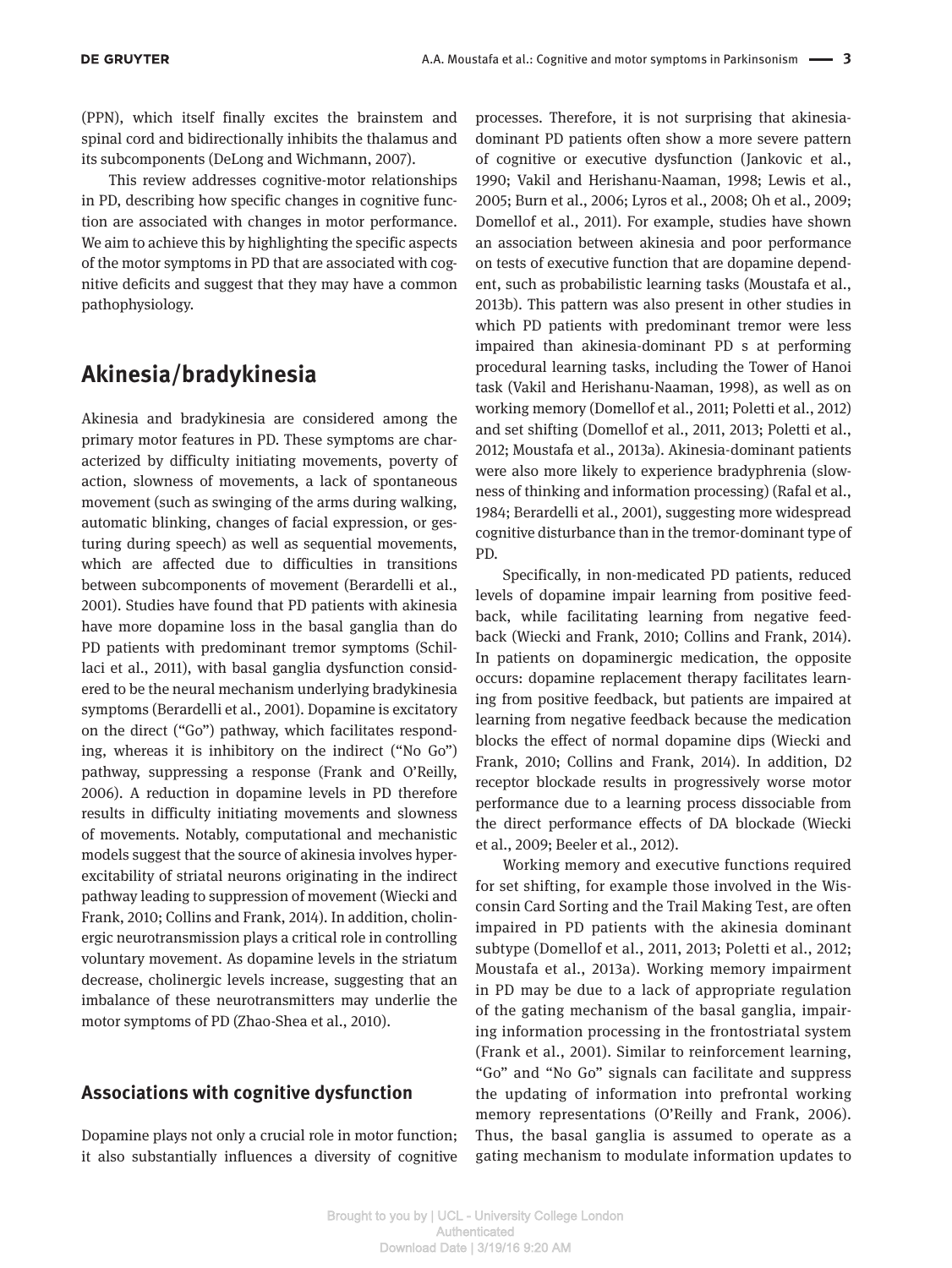the prefrontal cortex (Frank et al., 2001; O'Reilly and Frank, 2006).

Furthermore, set-shifting deficits in non-medicated PD patients are also consistent with an inability to update a new attentional set, while medicated patients show attentional shifting deficits when having to ignore distractors that had previously been task relevant (Moustafa et al., 2008). It has been suggested that set-shifting abnormalities may result from a paroxysmal over-excitation within the output nuclei of the basal ganglia circuitry (Lewis and Barker, 2009). Thus, akinesia/bradykinesia, as well as certain cognitive deficits in PD, is likely due to dopamine depletion within the basal ganglia, possibly impairing an optimal basal ganglia output selection.

Moreover, tests of working memory and attention have robust correlations with cortical cholinergic activity. Cholinergic system degeneration and dysfunction are significant contributors to cognitive impairment in PD (Pagano et al., 2015). Cognitive deficits caused by prefrontal dopaminergic changes in PD are likely to be augmented by a cholinergic component (Bohnen and Albin, 2011). Furthermore, the akinesia phenotype is also associated with the development of dementia. Again, basal forebrain cholinergic system degeneration appears early in PD and worsens coincident with the appearance of dementia (Bohnen and Albin, 2011; Gratwicke et al., 2015a).

Non-tremor-dominant PD patients display more severe cognitive and executive dysfunction than do patients with tremor-dominant PD. This is likely due to the more severe degradation of dopamine and choline systems in these patients as cognitive and executive function has a strong reliance on these two systems (Bohnen and Albin, 2011; Moustafa et al., 2013b; Pagano et al., 2015).

### **Tremor**

The neural substrates underlying the development of tremor in PD are still unclear. However, tremor has been associated with cerebellar, thalamic, and subthalamic nucleus abnormalities (Kassubek et al., 2002; Probst-Cousin et al., 2003; Weinberger et al., 2009; Zaidel et al., 2009; Mure et al., 2011; Helmich et al., 2012). It has also been suggested that cerebellar activation in PD patients during movement is a compensation mechanism for corticostriatal motor circuit under-activation (Yu et al., 2007; Wu and Hallett, 2013). In addition, Rosenberg-Katz et al. (2013) found that PD patients with tremor show a lower mean loss of grey matter in the pre-supplementary and primary motor areas than in non-tremor patients. A

few studies argue that tremor is dopamine independent (Benamer et al., 2000, 2003; Pirker et al., 2002; Spiegel et al., 2007).

#### **Associations with cognitive dysfunction**

Patients with the tremor-dominant subtype of PD are less often cognitively affected in comparison to akinesia-dominant patients. Several studies have shown that tremor is not associated with impaired cognitive function (Lewis et al., 2005; Elgh et al., 2009; Hall et al., 2014). Indeed, the frontostriatal pathways, which play a key role in cognitive deficits in PD, are relatively spared in patients with predominantly tremor symptoms (Lewis et al., 2005; Williams-Gray et al., 2007a,b).

### **Gait impairment**

Gait impairment and postural instability are hallmarks of PD. Patients with PD have reduced stride length and walking speed while double support duration and cadence rate are increased (Morris et al., 1998). During later stages of the disease, patients may also experience freezing of gait (FOG) (Lewis and Barker, 2009), wherein their walking motion ceases, often leading to falls (Rudzinska et al., 2013). Postural instability is also known to cause falls in many patients (Koller et al., 1989). PD patients may display clinical features of postural instability that are evident during quiet, undisturbed stance, such as poor anticipatory postural responses, abnormal postural sway, and inadequately organized automatic postural reactions. Performing voluntary actions, such as leaning, may reveal reduced limits of stability. Additional deficits may be evident upon disequilibrium, including slower compensatory stepping reactions, direction-specific instability, and incorrectly directed protective arm movements (Horak et al., 2005; Mancini et al., 2008; Grimbergen et al., 2009; Rocchi et al., 2012). Gait impairment and postural instability are more common among PD patients with rapid disease progression (Jankovic et al., 1990), as well as in advanced-stage rather than early-stage PD (Kim et al., 2013).

Gait disorders and postural instability respond poorly to dopaminergic drugs, which suggest that they are caused by non-dopaminergic lesions (Karachi et al., 2010). It has been shown that gait and posture are under the control of cholinergic neurons of the PPN (Lee et al., 2000), which is part of a pathway involved in the initiation, acceleration,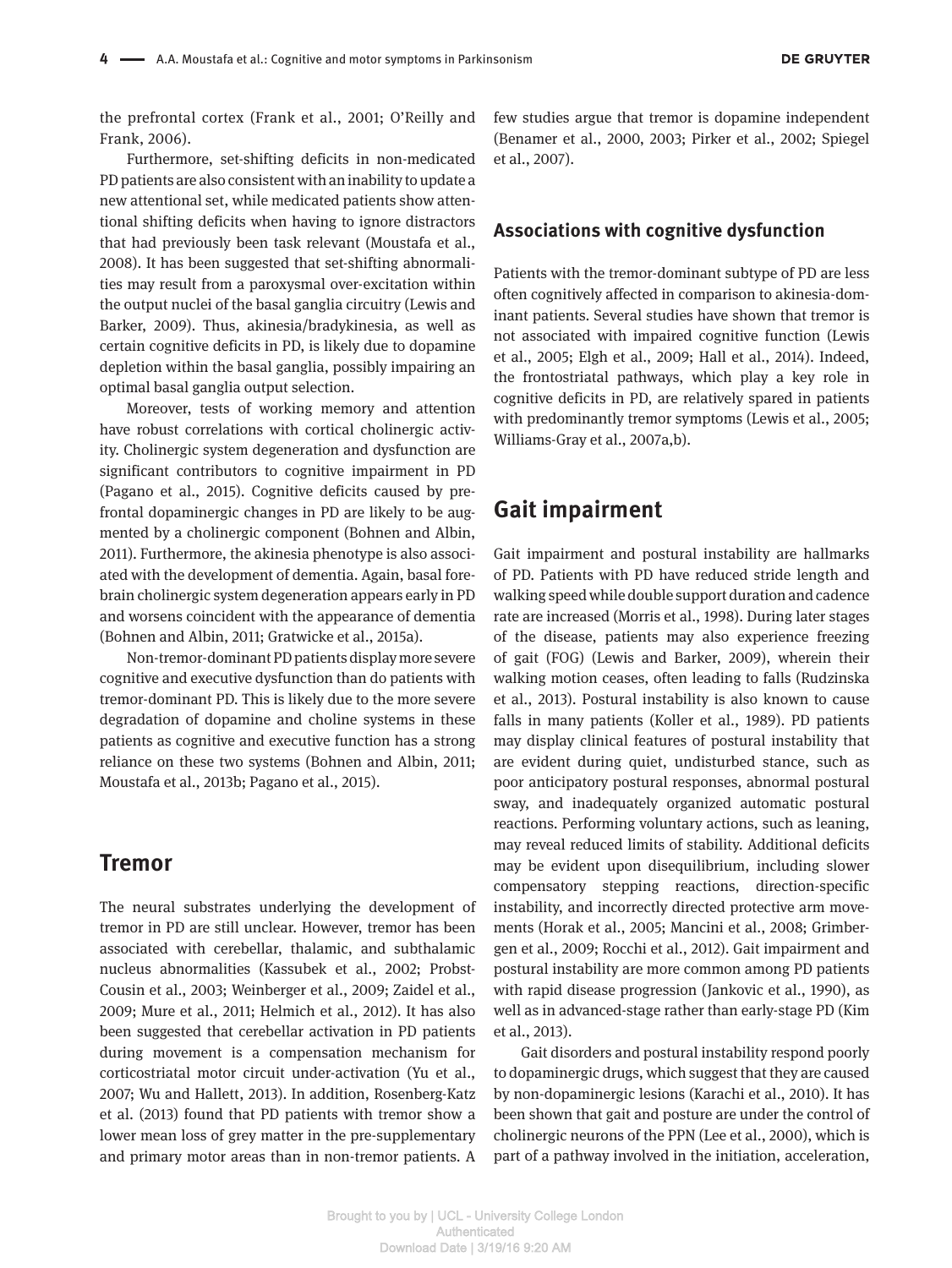deceleration, and termination of locomotion. This pathway is under the control of the deep cerebellar and basal ganglia nuclei, particularly via inputs from the medial globus pallidus, substantia nigra pars reticulata, and subthalamic nucleus (Lee et al., 2000). In addition, there is accumulating evidence that implicates the basal ganglia nuclei in the performance of "automatic" behaviors, which walking normally is, and the dysfunction of the basal ganglia in PD is proposed to interfere with automatic execution of walking, which is then performed in a goal-directed fashion (Redgrave et al., 2010).

Thus, tasks such as walking, which are automated in healthy individuals, require focused attention in PD patients. Aberrant neural activity (Matsui et al., 2005) and brain volume changes (Kostic et al., 2012; Tessitore et al., 2012) within the prefrontal cortex, an area that is also important for the maintenance of information (e.g. goals) in working memory (Ohbayashi et al., 2003; Moustafa et al., 2013a), also play a key role in locomotor dysfunction. Further, functional decoupling of goaldirected frontostriatal systems might be responsible for triggering episodes of FOG. This impaired coupling would lead to the loss of inhibitory influence over the output structures of the basal ganglia (Pahapill and Lozano, 2000; Lewis and Barker, 2009; Shine et al., 2013b), potentially leading to decreased activity within in areas of the mesencephalic locomotor region that coordinate gait (Pahapill and Lozano, 2000). This phenomenon might be triggered through dopaminergic depletion in the striatum and over-activity within the subthalamic nucleus. In addition, the inconsistent effects of dopaminergic therapy on stability in PD have led some researchers to suggest that the postural and balance deficits in PD may result from lesions to both dopaminergic and non-dopaminergic nuclei (Bloem et al., 1996; Rocchi et al., 2002; Grimbergen et al., 2009).

#### **Associations with cognitive dysfunction**

For both the pervasive and paroxysmal gait impairments in PD, there are robust and consistent links with impairments in cognition. Since gait dysfunction, postural instability, and akinesia are characteristics of PD often associated with the non-tremor-dominant phenotype (Lewis et al., 2005), associations with the aforementioned cholinergic cognitive dysfunction and development of dementia also apply to gait dysfunction in PD. In addition, a clear example of shared mechanisms is the difficulty that PD patients experience with walking while performing a concurrent cognitive task. For example, in healthy

participants, studies found that texting while walking can impact gait (Schabrun et al., 2014) and overall walking performance (Demura and Uchiyama, 2009), possibly due to affecting attentional performance (Woollacott and Shumway-Cook, 2002). This effect is more prominent in patients with moderate PD, as their walking becomes impaired during simultaneous performance of a simple goal-directed secondary motor task (e.g. "walk and talk") (Bond and Morris, 2000). With the addition of a more cognitively demanding secondary task, larger variations in the gait parameters of PD patients are observed ( Hausdorff et al., 2003), perhaps uncovering an underlying impairment in the allocation of or limitation of attentional resources or in neuronal efficiency. In healthy adults, dual tasking is attention demanding too, but healthy individuals tend to give priority to postural tasks. PD patients, however, adopt a "posture second" approach, increasing the risk of falls (Bloem et al., 2001).

There is also growing evidence of a striking association between FOG and executive dysfunction (Amboni et al., 2008; Naismith et al., 2010; Shine et al., 2013e; Hall et al., 2014; Walton et al., 2014). During clinical assessment, the addition of a cognitive task, such as counting out loud in multiples of seven while walking along a standardized track, can severely exacerbate the frequency and severity of freezing (Yogev et al., 2005; Ricciardi et al., 2014). Other studies have found that walking dysfunction in PD is related to difficulty in resolving response interference produced by distractors (Plotnik et al., 2011; Vandenbossche et al., 2011). Interestingly, individuals with freezing also suffer from similar deficits in cognitive tasks that require multiple shifts between cognitive sets (Naismith et al., 2010; Shine et al., 2012; Hall et al., 2014), suggesting that the pathophysiological mechanisms underlying FOG may reflect impairments in cognitive processing under temporal pressure (Shine et al., 2013c). An explanation for the concurrence of cognitive and ambulatory deficits in PD may lie in impaired compensatory processes within the brain. The loss of automatic function would necessarily force an individual to use more cognitive architecture to accomplish what would otherwise be routine tasks (such as walking), thereby decreasing the individuals' capacity to flexibly deal with changes in their surrounding environment.

Locomotive dysfunction is due to aberrant neural activity (Matsui et al., 2005) and brain volume changes (Kostic et al., 2012; Tessitore et al., 2012) within the prefrontal cortex, an area that is also important for the maintenance of information (e.g. goals) in working memory (Ohbayashi et al., 2003; Moustafa et al., 2013a). Additionally, the nucleus basalis of Meynert is located in the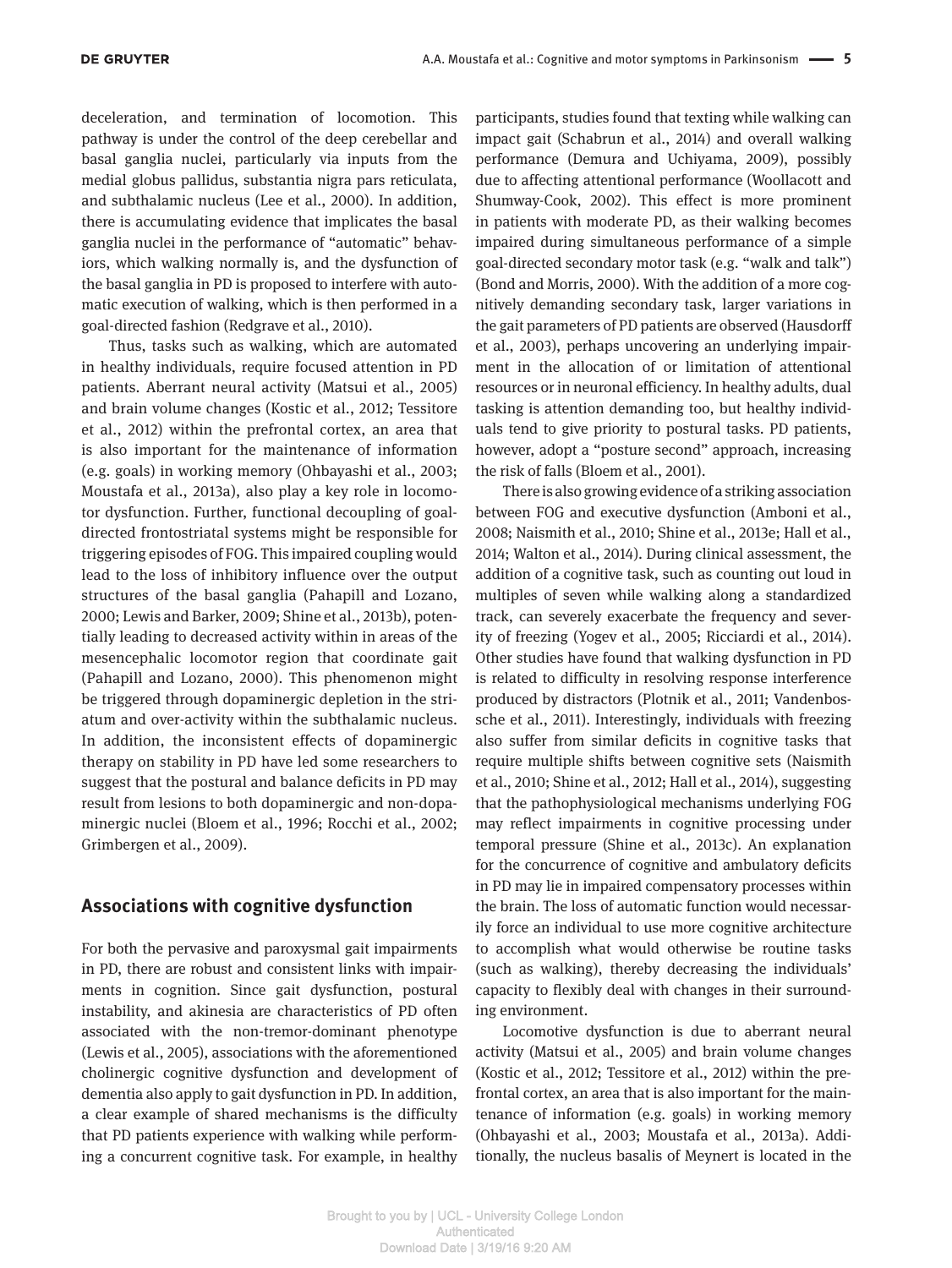forebrain, and its cholinergic neurons are known loci of degeneration in PD (for reviews, see Gratwicke et al., 2015a,b), with more severe cholinergic loss being associated with cognitive impairment. In PD, neuropathology in the nucleus basalis of Meynert leads to impairment of both arousal and selective attention, thus mediating some components of cognitive dysfunction and dementia.

In sum, there are at least two main cognitive deficits involved in gait impairments. The first is damage to the basal ganglia, which results in impairment to "automatic process," such as movement. This results in PD patients requiring more attentional resources to initiate and maintain the walking motion and postural stability. Gait impairment is much more common in akinesia/bradykinesia-dominant PD patients, implying that they also suffer the same severe cognitive and executive dysfunction. This limitation on their attentional resources, combined with the increased load required for walking, results in the gait impairments and freezing observed in this group of PD patients.

# **Handwriting**

Handwriting involves the coordination of finger movements as well as integration of sensory input to guide successful motor output. Evidence suggests that handwriting can be used as an early detection tool for PD (Rosenblum et al., 2013), as PD patients typically exhibit a diminutive form of handwriting known as micrographia. In an early study on PD micrographia, McLennan et al. (1972) found that it is present in a large proportion of PD patients and is dissociable from other PD motor symptoms including tremor and rigidity. In PD, micrographia may be an example of a motor decrement where amplitude is lost with repetitive movements. In addition to micrographia, handwriting in PD is characterized by a jagged contour and sharp fluctuations in velocity and acceleration profiles (Van Gemmert et al., 1999; Teulings et al., 2002). Aspects of handwriting including stroke size, peak acceleration, stroke duration, ratio between mean and standard deviation of stroke length, or duration have been used for PD diagnostics (Teulings and Stelmach, 1991; Phillips et al., 1993). Compared to healthy controls, PD patients were found to exhibit increased movement time, reduced maximum and minimum values of magnitude of pen velocity, and more velocity inversions.

Studies found that inhibition of the supplementary cortex has been shown to improve handwriting in PD (Randhawa et al., 2013). Dopaminergic treatment in PD patients resulted in marked improvements of the kinematics of handwriting movements (Tucha et al., 2006). Indeed, through computational modeling, reducing DA levels to the basal ganglia, substantia nigra, and globus pallidus external pathways also leads to a reduction in letter size, as seen in PD (Gangadhar et al., 2008; for a review, see Helie et al., 2013).

#### **Associations with cognitive dysfunction**

In daily life, during handwriting, mental load is often present, such as simultaneous calculations or memory recall. Similar to walking, it was found that handwriting relies on cognitive processing (Thomassen and Teulings, 1985) and is sensitive to the availability of cognitive resources. For example, it was found that PD patients took significantly longer to write while dual tasking (Van Gemmert et al., 1998). However, with the provision of external cues (e.g. lines for writing), the symptoms of micrographia in PD were lessened (Oliveira et al., 1997). It is suggested that in PD patients who experience difficulties with performing automatic movements such as handwriting, adding a secondary task may increase mental load, causing a reduction in writing size, because the writing task must then be performed in a more automated manner to free resources to fulfill the requirements of the concurrently performed secondary task (Van Gemmert et al., 1998).

In PD, small handwriting was found to correlate with disease severity, motor abnormalities, as well as cognitive impairment as measured by the Mini-Mental State Examination (Wagle Shukla et al., 2012). While writing relies on sequential motor processing, that is the coordination of different fingers (Catalan et al., 1999), to our knowledge, no study has tested the relationship between these two domains in PD. However, it is not known whether this deficit is an example of a more general deficit in dual tasking and task switching and how it is affected by dopaminergic medication.

A possible mechanism explaining this reduction in the size of handwriting in PD patients may be deficits in action-perception loops or changes in sensory feedback (e.g. visual or proprioceptive). Indeed, PD patients show a discrepancy between visual and kinesthetic feedback (Teulings et al., 2002). This may be due to a degeneration of DA neurons in the nigro-striatal pathway, which may lead to impairment in scaling the size (amplitude) of movements (Contreras-Vidal and Stelmach, 1995; Contreras-Vidal et al., 1995). Despite the linguistic component of writing, the association between cognition and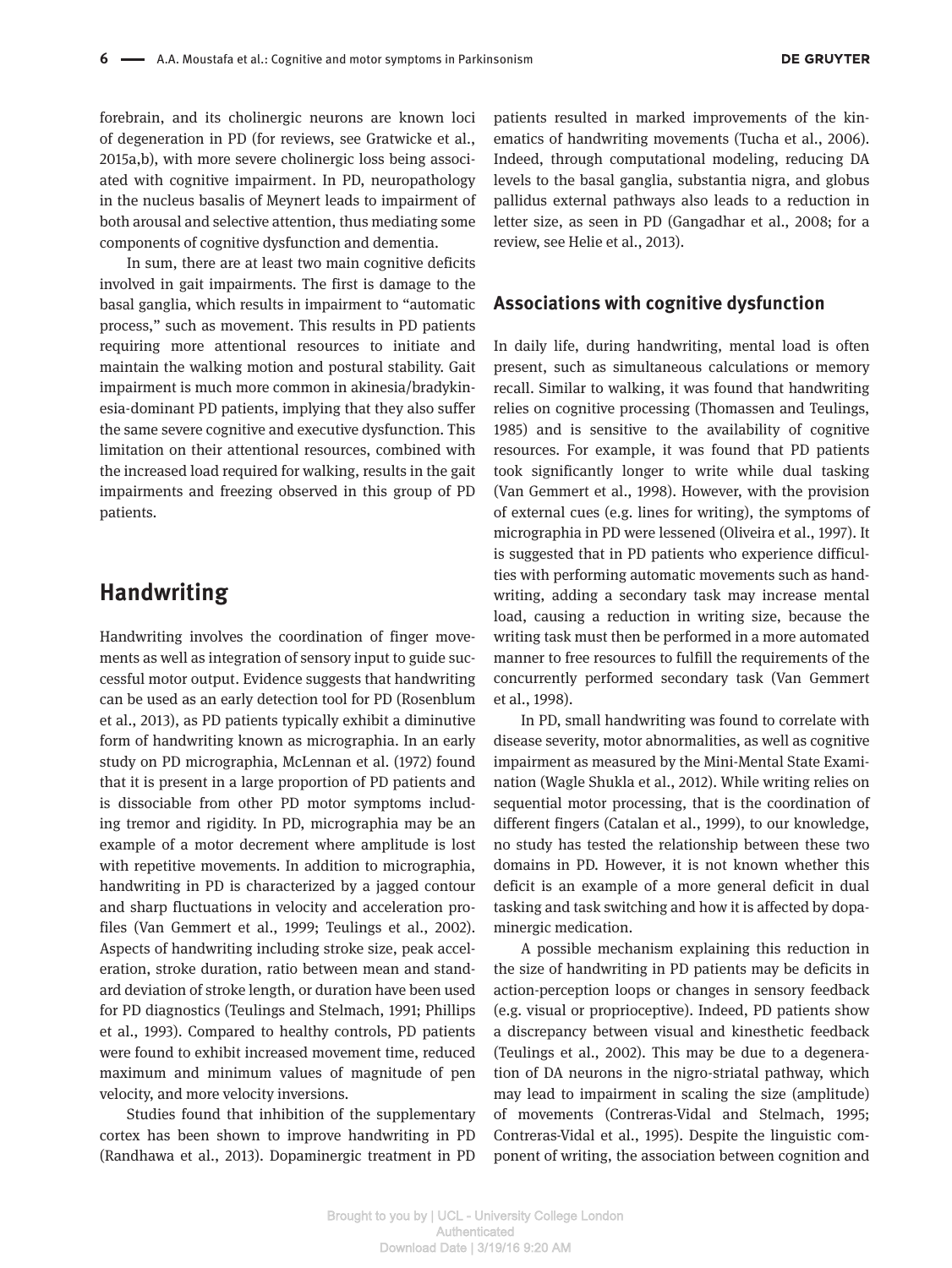motor performance is unclear for micrographia. However, importantly, the impact of optimal response selection of the basal ganglia that influences many cognitive and motor performances is also apparent in handwriting.

A number of studies have examined the role of feedback in handwriting. Since complex movement emerges out of perception-action interactions, changes in sensory feedback (e.g. visual or proprioceptive) are likely to introduce corresponding changes in motor output, such as in handwriting. Teulings et al. (2002) controlled visual feedback for healthy controls and early-stage PD patients such that only vertical gain of handwriting was altered, while leaving horizontal gain intact. Both healthy controls and PD patients showed gradual adaptation that compensated for distorted visual feedback. Another study on the effect of delayed visual feedback on handwriting found that most PD patients learned to adjust to feedback delay analogous to healthy controls (Smith and Fucetola, 1995). Of the five patients who participated in the study, only one who suffered from micrographia exhibited difficulty in adapting to delayed feedback, suggesting the further studies employing a large sample of PD patients with micrographia are needed to investigate the nature of sensory feedback and micrographia.

In sum, similar to posture and gait, impairments in handwriting in PD patients may be partly due to poor dual task control. However, there may also be an impairment of sequential motor processing that can contribute to handwriting deficits in PD patients, but more research is needed to confirm or refute this link.

# **Precision grip**

Precision grip (PG) is defined as a grip formed by one finger (typically the index finger) and thumb to hold a small object (Napier, 1956). This form of grip enables us to make (Marzke, 1997; Susman, 1998) and dexterously use tools (Moyà-Solà et al., 1999; Ambrose, 2001; Young, 2003; Jones and Lederman, 2006).

Although sensorimotor control may seem to function independently of the cognitive system (Flanagan and Beltzner, 2000), various studies reveal an overlap between the motor areas for skilled movements, perceptual, and cognitive functions (Olivier et al., 2007; Grafton, 2010). For example, significant influence of a word's physical representation like apple or grape (Glover et al., 2004) and numerical magnitude like numbers 1 or 9 (Badets et al., 2007; Andres et al., 2008) affect grip motor control.

#### **Associations with cognitive dysfunction**

In concurrent motor and perceptual task performance, individuals show longer reaction times, delayed and less accurate grip size adjustment, and impaired perpetual task performance. This indicates that motor and perceptual systems share overlapping attentional resources (Hesse and Deubel, 2011; Hesse et al., 2012). The addition of a delay to an occluded target dual-task increases the grip aperture, showing that motor, visual processing, and memory utilize similar resources (Singhal et al., 2007). While attention, visual processing, memory, and motor processing employ overlapping resources, only limited aspects of PG are affected in a PG-lift task with increased cognitive load. Using a task involving PG-lift task and a complex visual search combined with counting, it was found that a longer preload phase, a higher peak and static grip force, and a higher safety margin was employed in the combined motor-cognitive task compared to motor task alone (Guillery et al., 2013). Therefore, the PG and cognitive tasks utilize similar resources for processing information.

Impairment in PG in PD has been attributed to two possible cognitive deficits, the first being poor sensory-motor coordination. There are multiple studies supporting a sensorimotor impairment in PD patients (Shine et al., 2013a; Diaz-Hung et al., 2014). Fellows et al. (1998) have demonstrated that this impairment is evident in PD patients due to excessive grip levels and delayed lifting actions. However, Gupta et al. (2013) suggest that the impairment may lie in risk-taking behaviors as part of impulse control disorders (Voon et al., 2011; Catalan et al., 2013) that are prevalent in approximately 36% of PD patients (Callesen et al., 2014). According to Gupta et al. (2013), an excessive grip is an indication of an increased "safety margin" to ensure the object does not fall. This effect is more salient in PD patients while off, than on, medication, indicating higher risk behavior, which is in line with research on the interrelationship between impulsivity and dopamine medications (Catalan et al., 2013; Piray et al., 2014). Further research aimed at investigating sensory-motor coordination and impulsive behaviors would provide greater insight into the interaction of cognition and motor control and help identify which cognitive impairments affect PG.

# **Speech problems**

Most PD patients develop speech and voice disorders at some point during their illness (Ho et al., 1998), including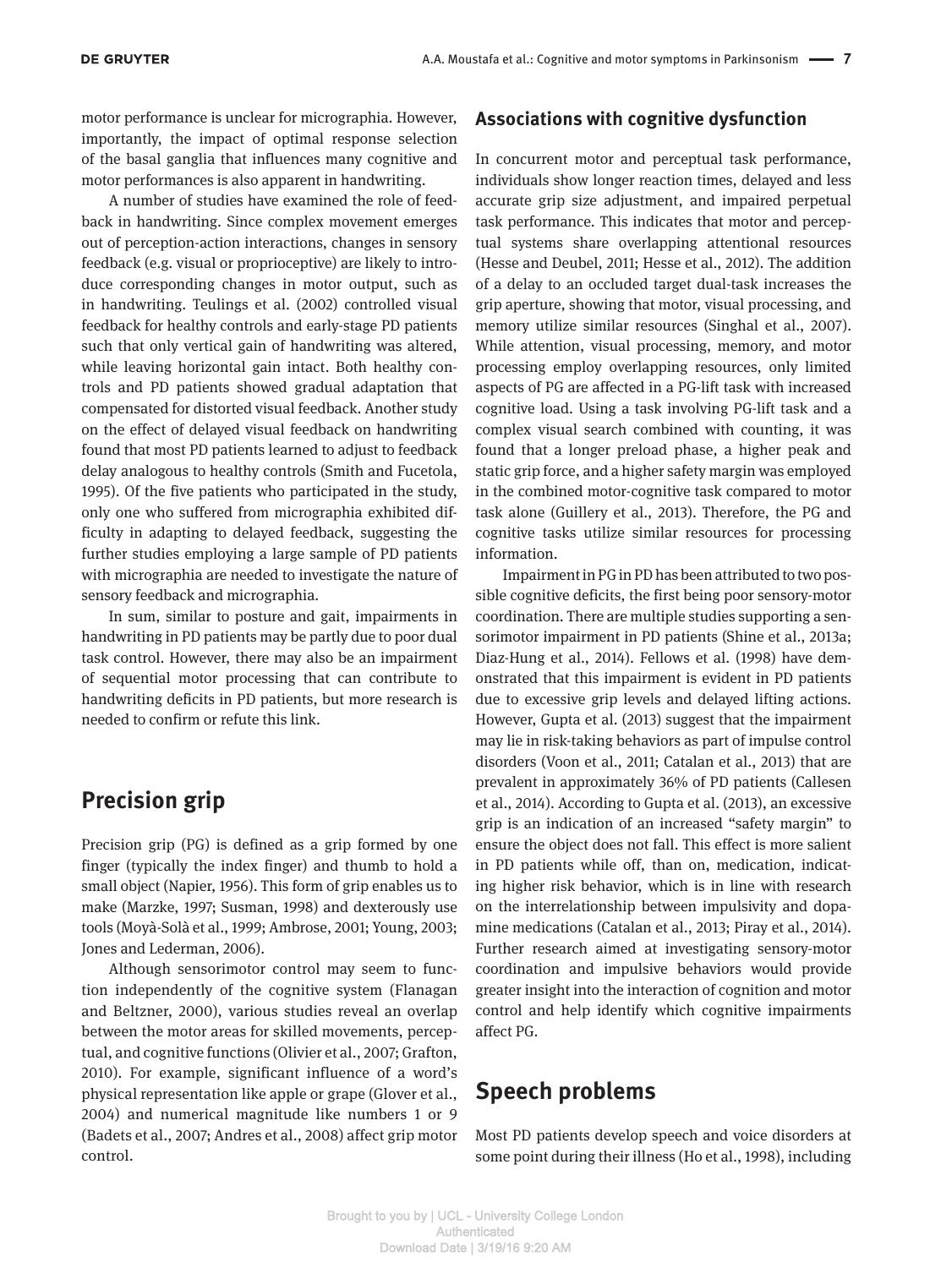stuttering and difficulty initiating speech. Speech in PD is often hypophonic (i.e. hypokinetic, soft speech), monotonic (i.e. speech quality tends to be soft, hoarse, and monotonous), and/or festinating (i.e. excessively rapid, soft, poorly intelligible speech) (Jankovic, 2008). Dysarthria, which refers to slurred, slow, and difficultto-understand speech, is also common in PD. There are few studies investigating neural substrates of speech dysfunction in PD. In one study in PD, it was found that the basal ganglia plays a role in speech production and syntactic ability (Lieberman et al., 1992) as well as phonemic and semantic fluency test performance (Ellfolk et al., 2014). One recent study found that bradykinesia affects the prosody of the patients' speech (Azevedo et al., 2013), perhaps suggesting a link between speech production and dopamine in PD.

#### **Associations with cognitive dysfunction**

Studies have found that speech and cognitive processes are not necessarily dissociable (Altmann et al., 2001; Wiseheart et al., 2009). For example, prior studies have found a correlation between verbal and cognitive measures (Lieberman et al., 1992). A recent review has also highlighted the relationship between speech production and cognitive measures in PD (Altmann and Troche, 2011). In PD, evidence suggests that both working memory and executive function processes affect speech production (Troche and Lori, 2012). Verb production also correlates with cognitive measures, such as working memory in PD (Colman et al., 2009).

### **Discussion**

This review investigated the relationship between cognitive processes and motor symptoms in PD, including akinesia/bradykinesia, tremor, rigidity, handwriting, and speech problems. Not surprisingly, cognitive impairments in PD are strongly related to some motor symptoms more than others are. This might be due to some cognitive processes that rely on the integrity of the basal gangliathalamocortical loops along with some motor operations, while others do not. In addition, as discussed above, there is evidence of an interaction between the cognitive and motor loops in the basal ganglia, as opposed to each being fully segregated. For example, PD patients with the akinesia-dominant phenotype are more likely to suffer executive dysfunction, bradyphrenia (i.e. slowness of thinking and information processing), and dementia than those with the tremor-dominant phenotype. Tremors have been suggested to not be associated with cognitive dysfunction, with the frontostriatal pathways important for healthy cognition appearing relatively spared in those patients suffering predominantly from tremors. Gait dysfunction, which is often associated with akinesia in nontremor-dominant patients, also appears to be linked with cognitive dysfunction. Not only are attentional deficits during locomotion evident, but there is also mounting evidence of a strong association between the episodic symptom of FOG and executive dysfunction. The relationship between cognitive and motor processes in PD is less clear for handwriting and speech. Given that both handwriting and speech have a linguistic component, the lack of a clear association with cognitive dysfunction in PD is somewhat surprising.

Focusing future studies on these weaker relationships may shed some light on the interaction of cognition and motor symptoms in PD. Such research might additionally attempt to investigate these cognitive-motor symptom relationships beginning at early, preclinical stages, at which symptoms are just evident, and follow the trajectory of these unfolding impairments and the temporal and pathophysiological relationships to other symptoms. Another direction for research might be to attempt to break down motor processes into small component parts, to elucidate what types of cognitive processes are involved at each part and how cognitive dysfunction might contribute to motor impairment. The unraveling of such cognitivemotor associations is of importance as it may lead to the possibility of active interventions such as cognitive training programs for the treatment of motor impairments, including akinesia/bradykinesia, gait dysfunction, and FOG in PD patients and also older adults.

While the focus of this paper has been on the interaction of cognition and motor function in PD, there is also evidence for motivational modulation of movement speed in PD from behavioral (Ballanger et al., 2006; Shiner et al., 2012; Kojovic et al., 2014; MacDonald and Byblow, 2015) and imaging studies (Ballanger et al., 2008). Regions of the cerebral cortex that are engaged in motivation, cognition, and sensorimotor control, as well as brainstem structures, feed into the striatum and the subthalamic nucleus, the principal input nuclei of the basal ganglia. This input is important for action selection in different motor and nonmotor domains by inhibiting irrelevant internal and external stimuli. Given the structural and functional similarity in information processing across the partially segregated motor, cognitive, and limbic circuits (Alexander et al., 1986), some degree of interaction and integration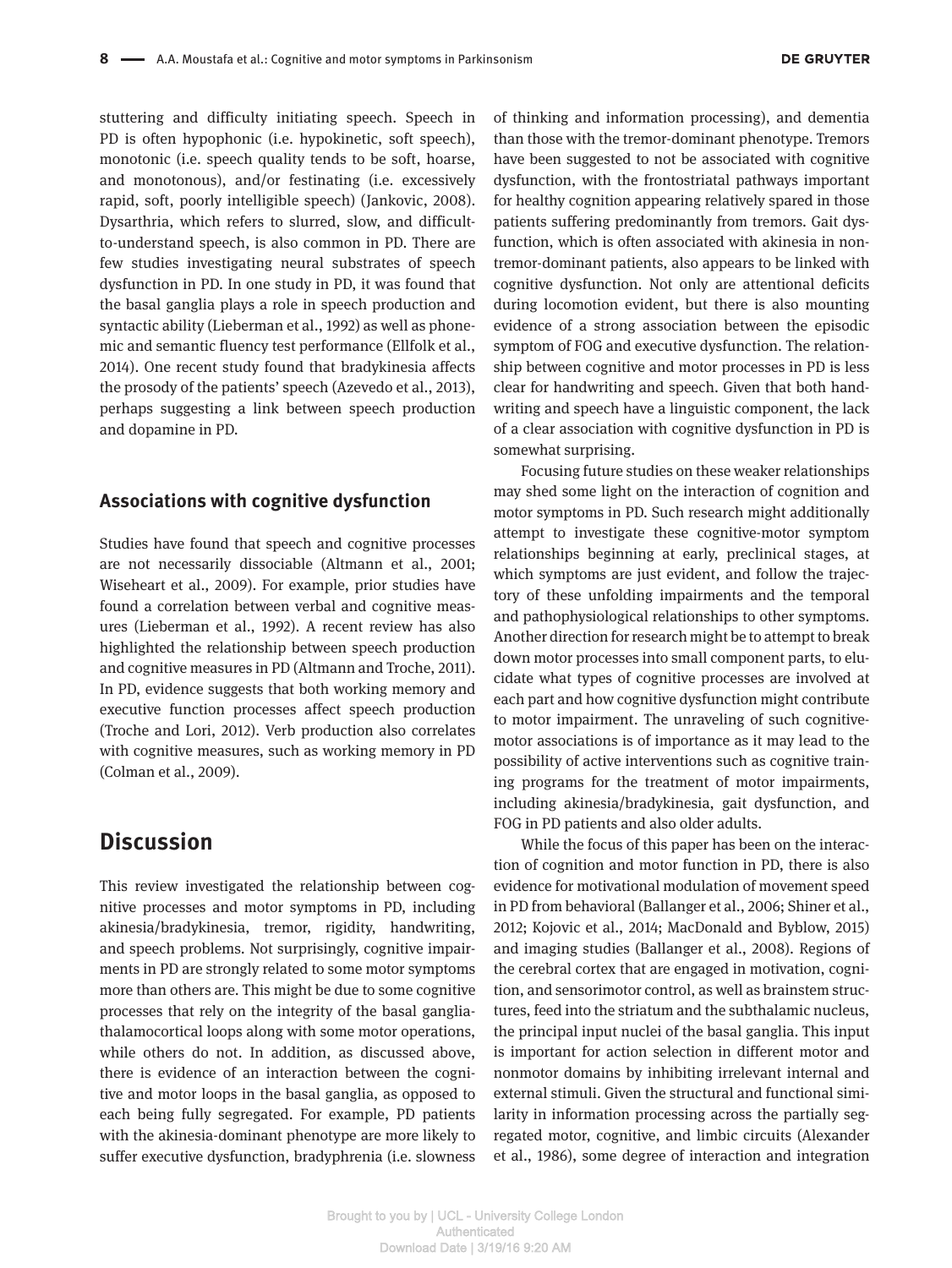of information across circuits may occur (Joel and Weiner, 1994; Haynes and Haber, 2013). Thus, at least for some of the motor symptoms of PD, an imbalance between neurotransmitters such as dopamine and acetylcholine may underlie deficits with inhibiting irrelevant and selecting optimal responses by the basal ganglia (Aosaki et al., 2010), causing both motor and cognitive impairments.

### **References**

- Aarsland, D., Andersen, K., Larsen, J.P., Lolk, A., and Kragh-Sorensen, P. (2003). Prevalence and characteristics of dementia in Parkinson disease: an 8-year prospective study. Arch. Neurol. *60*, 387–392.
- Aarsland, D., Bronnick, K., Alves, G., Tysnes, O.B., Pedersen, K.F., Ehrt, U., and Larsen J.P. (2009). The spectrum of neuropsychiatric symptoms in patients with early untreated Parkinson's disease. J. Neurol. Neurosurg. Psychiatry *80*, 928–930.
- Alexander, G.E., DeLong, M.R., and Strick, P.L. (1986). Parallel organization of functionally segregated circuits linking basal ganglia and cortex. Annu. Rev. Neurosci. *9*, 357–381.
- Altmann, L.J. and Troche, M.S. (2011). High-level language production in Parkinson's disease: a review. Parkinsons Dis. *2011*, Article ID 238956, 12.
- Altmann, L.J., Kempler, D., and Andersen, E.S. (2001). Speech errors in Alzheimer's disease: reevaluating morphosyntactic preservation. J. Speech Lang. Hear. Res. *44*, 1069–1082.
- Amboni, M., Cozzolino, A., Longo, K., Picillo, M., and Barone, P. (2008). Freezing of gait and executive functions in patients with Parkinson's disease. Mov. Disord. *23*, 395–400.
- Ambrose, S.H. (2001). Paleolithic technology and human evolution. Science *291*, 1748–1753.
- Amos, A. (2000). A computational model of information processing in the frontal cortex and basal ganglia. J. Cogn. Neurosci. *12*, 505–519.
- Andres, M., Ostry, D.J., Nicol, F., and Paus, T. (2008). Time course of number magnitude interference during grasping. Cortex *44*, 414–419.
- Aosaki, T., Miura, M., Suzuki, T., Nishimura, K., and Masuda, M. (2010). Acetylcholine-dopamine balance hypothesis in the striatum: an update. Geriatr. Gerontol. Int. *10*, S148–S157.
- Azevedo, L.L.d., Reis, C.A.d.C., Souza, I.S.d., and Cardoso, F.E.C. (2013). Prosody and levodopa in Parkinson's disease. Arq. Neuropsiquiatr. *71*, 835–840.
- Badets, A., Andres, M., Di Luca, S., and Pesenti, M. (2007). Number magnitude potentiates action judgements. Exp. Brain Res. *180*, 525–534.
- Ballanger, B., Thobois, S., Baraduc, P., Turner, R.S., Broussolle, E., and Desmurget, M. (2006). "Paradoxical kinesis" is not a hallmark of Parkinson's disease but a general property of the motor system. Mov. Disord. *21* 1490–1495.
- Ballanger, B., Baraduc, P., Broussolle, E., Bars, D.L., Desmurget, M., and Thobois, S. (2008). Motor urgency is mediated by the contralateral cerebellum in Parkinson's disease. J. Neurol. Neurosurg. Psychiatry *79*, 1110–1116.
- Beeler, J.A., Frank, M.J., McDaid, J., Alexander, E., Turkson, S., Bernardez Sarria, M.S., McGehee, D.S., and Zhuang, X. (2012). A role for dopamine-mediated learning in the pathophysiology and treatment of Parkinson's disease. Cell Rep. *2*, 1747–1761.
- Benamer, H.T., Patterson, J., Wyper, D.J., Hadley, D.M., Macphee, G.J., and Grosset, D.G. (2000). Correlation of Parkinson's disease severity and duration with 123I-FP-CIT SPECT striatal uptake. Mov. Disord. *15*, 692–698.
- Benamer, H.T., Oertel, W.H., Patterson, J., Hadley, D.M., Pogarell, O., Hoffken, H., Gerstner, A., and Grosset, D.G. (2003). Prospective study of presynaptic dopaminergic imaging in patients with mild parkinsonism and tremor disorders: part 1. Baseline and 3-month observations. Mov. Disord. *18*, 977–984.
- Berardelli, A., Rothwell, J.C., Thompson, P.D., and Hallett, M. (2001). Pathophysiology of bradykinesia in Parkinson's disease. Brain *124*, 2131–2146.
- Bloem, B.R., Beckley, D.J., van Dijk, J.G., Zwinderman, A.H., Remler, M.P., and Roos, R.A. (1996). Influence of dopaminergic medication on automatic postural responses and balance impairment in Parkinson's disease. Mov. Disord. *11*, 509–521.
- Bloem, B.R., Valkenburg, V.V., Slabbekoorn, M., and van Dijk, J.G. (2001). The multiple tasks test. Strategies in Parkinson's disease. Exp. Brain Res. *137*, 478–486.
- Bohnen, N.I. and Albin, R.L. (2011). The cholinergic system and Parkinson disease. Behav. Brain Res. *221*, 564–573.
- Bond, J.M. and Morris, M. (2000). Goal-directed secondary motor tasks: their effects on gait in subjects with Parkinson disease. Arch. Phys. Med. Rehabil. *81*, 110–116.
- Burn, D.J., Rowan, E.N., Allan, L.M., Molloy, S., O'Brien, J.T., and McKeith, I.G. (2006). Motor subtype and cognitive decline in Parkinson's disease, Parkinson's disease with dementia, and dementia with Lewy bodies. J. Neurol. Neurosurg. Psychiatry *77*, 585–589.
- Callesen, M.B., Weintraub, D., Damholdt, M.F., and Moller, A. (2014). Impulsive and compulsive behaviors among Danish patients with Parkinson's disease: prevalence, depression, and personality. Parkinsonism Relat. Disord. *20*, 22–26.
- Cameron, I.G., Watanabe, M., Pari, G., and Munoz, D.P. (2010). Executive impairment in Parkinson's disease: response automaticity and task switching. Neuropsychologia *48*, 1948–1957.
- Caproni, S., Muti, M., Di Renzo, A., Principi, M., Caputo, N., Calabresi, P., and Tambasco, N. (2014). Subclinical visuospatial impairment in Parkinson's disease: the role of basal ganglia and limbic system. Front. Neurol. *5*, 7.
- Catalan, M.J., Ishii, K., Honda, M., Samii, A., and Hallett, M. (1999). A PET study of sequential finger movements of varying length in patients with Parkinson's disease. Brain *122*, 483–495.
- Catalan, M.J., de Pablo-Fernandez, E., Villanueva, C., Fernandez-Diez, S., Lapena-Montero, T., Garcia-Ramos, R., and López-Valdés, E. (2013). Levodopa infusion improves impulsivity and dopamine dysregulation syndrome in Parkinson's disease. Mov. Disord. *28*, 2007–2010.
- Collins, A.G. and Frank, M.J. (2014). Opponent actor learning (OpAL): modeling interactive effects of striatal dopamine on reinforcement learning and choice incentive. Psychol. Rev. *121*, 337–366.
- Colman, K.S., Koerts, J., van Beilen, M., Leenders, K.L., Post, W.J., and Bastiaanse, R. (2009). The impact of executive functions on verb production in patients with Parkinson's disease. Cortex *45*, 930–942.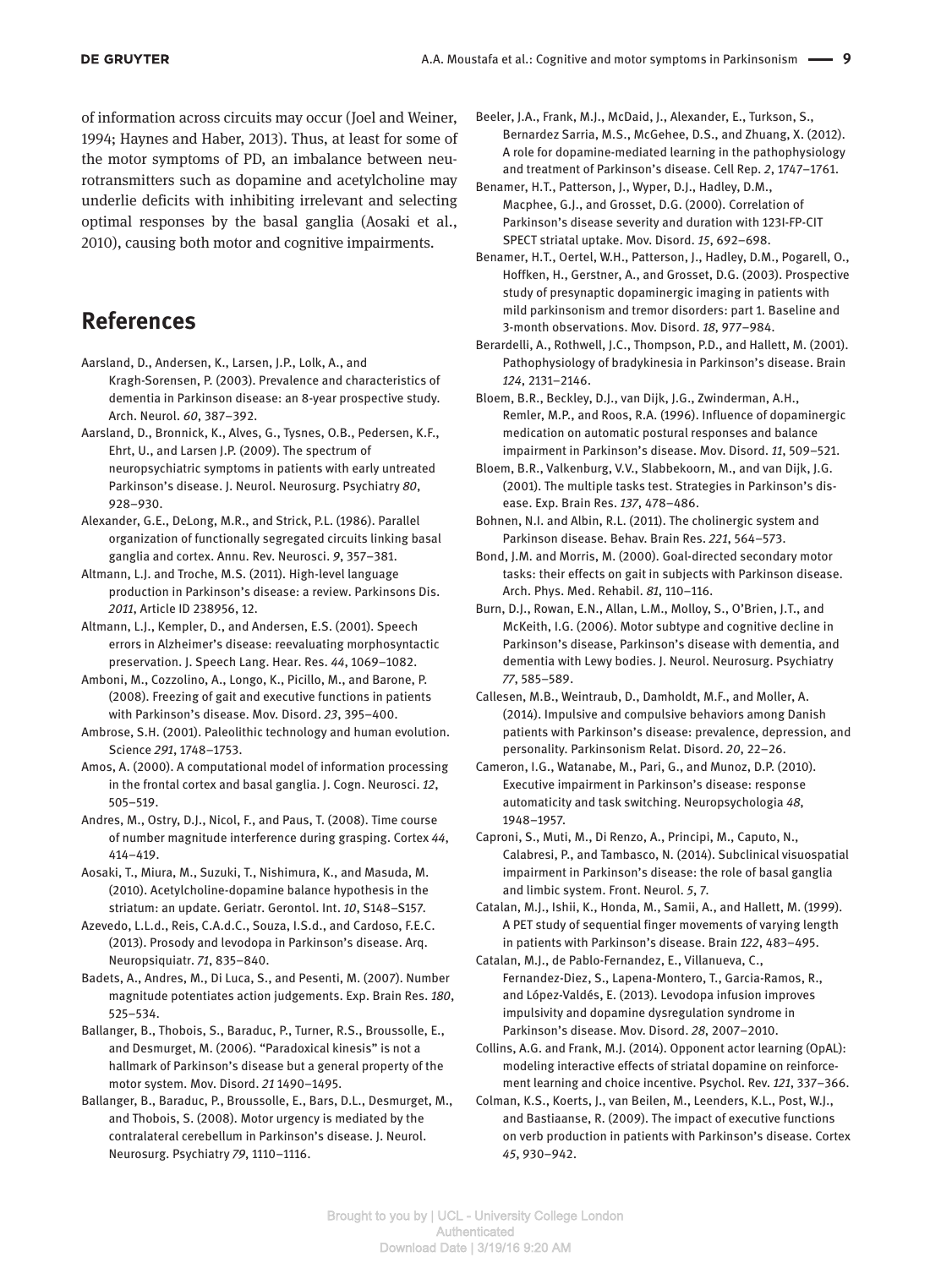Contreras-Vidal, J.L. and Stelmach, G.E. (1995). A neural model of basal ganglia-thalamocortical relations in normal and parkinsonian movement. Biol. Cybern. *73*, 467–476.

Contreras-Vidal, J.L., Teulings, H.L., and Stelmach, G.E. (1995). Micrographia in Parkinson's disease. Neuroreport *6*, 2089–2092.

DeLong, M.R. and Wichmann, T. (2007). Circuits and circuit disorders of the basal ganglia. Arch. Neurol. *64*, 20–24.

Demura, S. and Uchiyama, M. (2009). Influence of cell phone email use on characteristics of gait. Eur. J. Sport Sci. *9*, 303–309.

Diaz-Hung, M.L., Blanco, L., Pavon, N., Leon, R., Estupinan, B., Orta, E., MartíDnez, K., and Fernández, I. (2014). Sensory-motor performance after acute glutathione depletion by l-buthionine sulfoximine injection into substantia nigra pars compacta. Behav. Brain Res. *271*, 286–293.

Djurfeldt, M., Ekeberg, Ö., and Graybiel, A.M. (2001). Cortex-basal ganglia interaction and attractor states. Neurocomputing *38*–*40*, 573–579.

Domellof, M.E., Elgh, E., and Forsgren, L. (2011). The relation between cognition and motor dysfunction in drug-naive newly diagnosed patients with Parkinson's disease. Mov. Disord. *26*, 2183–2189.

Domellof, M.E., Forsgren, L., and Elgh, E. (2013). Persistence of associations between cognitive impairment and motor dysfunction in the early phase of Parkinson's disease. J. Neurol. *260*, 2228–2236.

Eggers, C., Pedrosa, D.J., Kahraman, D., Maier, F., Lewis, C.J., Fink, G.R., Schmidt, M., and Timmermann, L. (2012). Parkinson subtypes progress differently in clinical course and imaging pattern. PLoS One *7*, e46813, 8.

Elgh, E., Domellof, M., Linder, J., Edstrom, M., Stenlund, H., and Forsgren, L. (2009). Cognitive function in early Parkinson's disease: a population-based study. Eur. J. Neurol. *16*, 1278–1284.

Ellfolk, U., Joutsa, J., Rinne, J.O., Parkkola, R., Jokinen, P., and Karrasch, M. (2014). Striatal volume is related to phonemic verbal fluency but not to semantic or alternating verbal fluency in early Parkinson's disease. J. Neural. Transm. *121*, 33–40.

Fellows, S.J., Noth, J., and Schwarz, M. (1998). Precision grip and Parkinson's disease. Brain *121*, 1771–1784.

Flanagan, J.R. and Beltzner, M.A. (2000). Independence of perceptual and sensorimotor predictions in the size-weight illusion. Nat. Neurosci. *3*, 737–741.

Foltynie, T., Brayne, C.E., Robbins, T.W., and Barker, R.A. (2004). The cognitive ability of an incident cohort of Parkinson's patients in the UK. The CamPaIGN study. Brain *127*, 550–560.

Frank, M.J. and O'Reilly, R.C. (2006). A mechanistic account of striatal dopamine function in human cognition: psychopharmacological studies with cabergoline and haloperidol. Behav. Neurosci. *120*, 497–517.

Frank, M.J., Loughry, B., and O'Reilly, R.C. (2001). Interactions between frontal cortex and basal ganglia in working memory: a computational model. Cogn. Affect. Behav. Neurosci. *1*, 137–160.

Gangadhar, G., Joseph, D., and Chakravarthy, V.S. (2008). Understanding Parkinsonian handwriting through a computational model of basal ganglia. Neural Comput. *20*, 2491–2525.

Glover, S., Rosenbaum, D.A., Graham, J., and Dixon, P. (2004). Grasping the meaning of words. Exp. Brain Res. *154*, 103–108.

Grafton, S.T. (2010). The cognitive neuroscience of prehension: recent developments. Exp. Brain Res. *204*, 475–491.

Gratwicke, J., Jahanshahi, M., and Foltynie, T. (2015a). Parkinson's disease dementia: a neural networks perspective. Brain *138*, 1454–1476.

Gratwicke, J., Kahan, J., Zrinzo, L., Hariz, M., Limousin, P., Foltynie, T., and Jahanshahi, M. (2015b). The nucleus basalis of Meynert: a new target for deep brain stimulation in dementia? Neurosci. Rev. *37*, 2676–2688.

Graybiel, A.M. (1998). The basal ganglia and chunking of action repertoires. Neurobiol. Learn. Mem. *70*, 119–136.

Grimbergen, Y.A., Langston, J.W., Roos, R.A., and Bloem, B.R. (2009). Postural instability in Parkinson's disease: the adrenergic hypothesis and the locus coeruleus. Exp. Rev. Neurother. *9*, 279–290.

Guillery, E., Mouraux, A., and Thonnard, J.-L. (2013). Cognitive-motor interference while grasping, lifting and holding objects. PLoS One *8*, e80125, 8.

Gupta, A., Balasubramani, P.P., and Chakravarthy, S. (2013). Computational model of precision grip in Parkinson's disease: a utility based approach [original research]. Front. Computat. Neurosci. *7*, 16.

Hall, J.M., Shine, J.M., Walton, C.C., Gilat, M., Kamsma, Y.P., Naismith, S.L., and Lewis, S.J. (2014). Early phenotypic differences between Parkinson's disease patients with and without freezing of gait. Parkinsonism Relat. Disord. *20*, 604–607.

Hausdorff, J.M., Schaafsma, J.D., Balash, Y., Bartels, A.L., Gurevich, T., and Giladi, N. (2003). Impaired regulation of stride variability in Parkinson's disease subjects with freezing of gait. Exp. Brain Res. *149*, 187–194.

Haynes, W.I. and Haber, S.N. (2013). The organization of prefrontalsubthalamic inputs in primates provides an anatomical substrate for both functional specificity and integration: implications for basal ganglia models and deep brain stimulation. J. Neurosci. *33*, 10.

Helie, S., Chakravarthy, S., and Moustafa, A.A. (2013). Exploring the cognitive and motor functions of the basal ganglia: an integrative review of computational cognitive neuroscience models. Front. Comput. Neurosci. *7*, 174, 16.

Helmich, R.C., Hallett, M., Deuschl, G., Toni, I., and Bloem, B.R. (2012). Cerebral causes and consequences of parkinsonian resting tremor: a tale of two circuits? Brain *135*, 3206–3226.

Hesse, C. and Deubel, H. (2011). Efficient grasping requires attentional resources. Vision Res. *51*, 1223–1231.

Hesse, C., Schenk, T., and Deubel, H. (2012). Attention is needed for action control: further evidence from grasping. Vision Res. *71*, 37–43.

Ho, A.K., Iansek, R., Marigliani, C., Bradshaw, J.L., and Gates, S. (1998). Speech impairment in a large sample of patients with Parkinson's disease. Behav. Neurol*. 11*, 131–137.

Horak, F.B., Dimitrova, D., and Nutt, J.G. (2005). Direction-specific postural instability in subjects with Parkinson's disease. Exp. Neurol. *193*, 504–521.

Jankovic, J. (2008). Parkinson's disease: clinical features and diagnosis. J. Neurol. Neurosurg. Psychiatry *79*, 368–376.

Jankovic, J. and Tolosa, E. (2007). Parkinson's Disease and Movement Disorders (Philadelphia: Lippincott Williams and Wilkins).

Jankovic, J., McDermott, M., Carter, J., Gauthier, S., Goetz, C., Golbe, L., Huber, S., Koller, W., Olanow, C., Shoulson, I., et al. (1990). Variable expression of Parkinson's disease: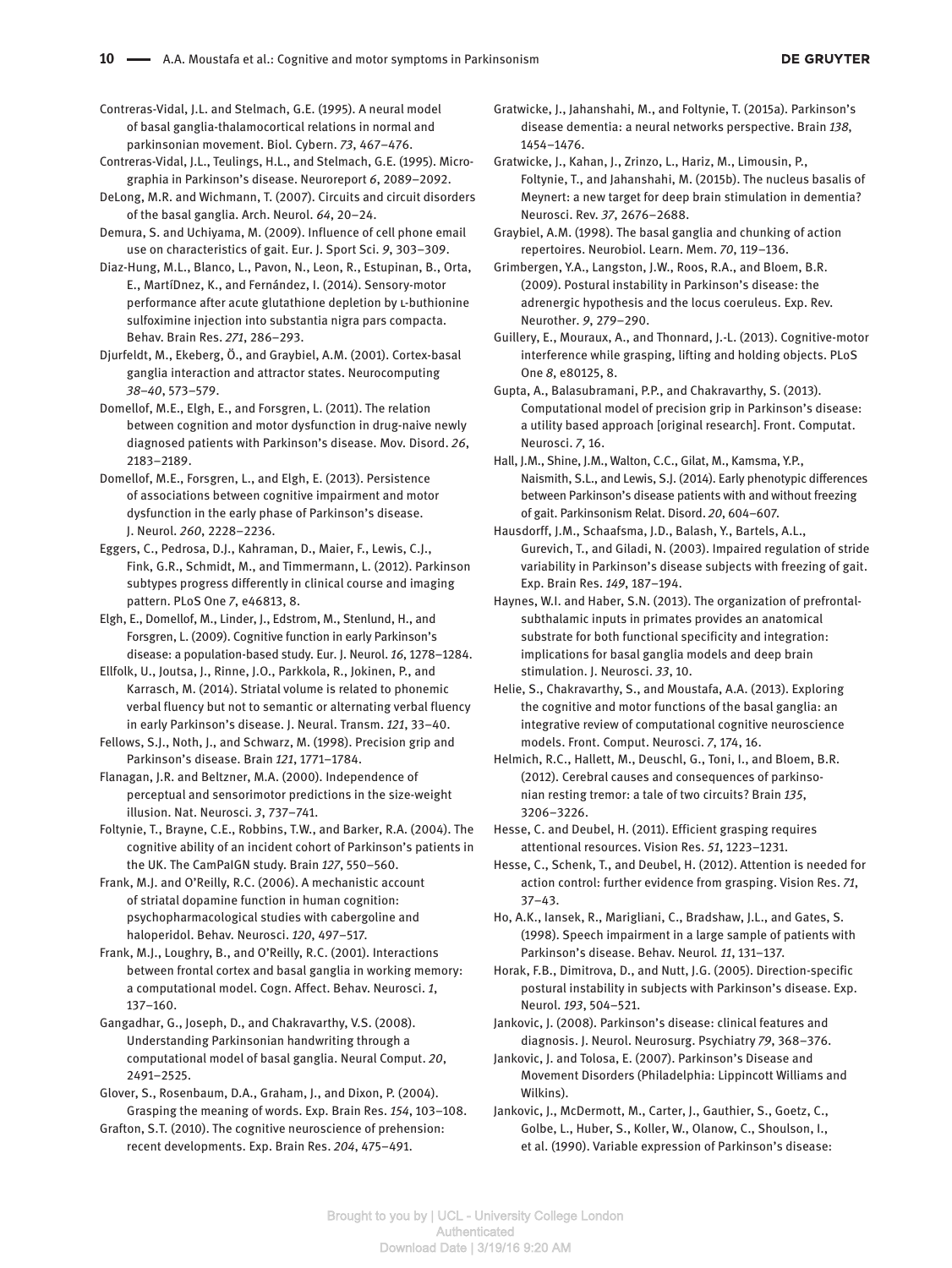a base-line analysis of the DATATOP cohort. The Parkinson Study Group. Neurology *40*, 1529–1534.

- Joel, D. and Weiner, I. (1994). The organization of the basal gangliathalamocortical circuits: open interconnected rather than closed segregated. Neuroscience *63*, 363–379.
- Joel, D. and Weiner, I. (1997). The connections of the primate subthalamic nucleus: indirect pathways and the openinterconnected scheme of basal ganglia-thalamocortical circuitry. Brain Res. Brain Res. Rev. *23*, 62–78.
- Jones, L.A. and Lederman, S.J. (2006). Human Hand Function (New York: Oxford University Press).
- Karachi, C., Grabli, D., Bernard, F.A., Tande, D., Wattiez, N., Belaid, H., Bardinet, E., Prigent, A., Nothacker, H.P., Hunot, S., et al. (2010). Cholinergic mesencephalic neurons are involved in gait and postural disorders in Parkinson disease. J. Clin. Invest. *120*, 2745–2754.
- Kassubek, J., Juengling, F.D., Hellwig, B., Spreer, J., and Lucking, C.H. (2002). Thalamic gray matter changes in unilateral Parkinsonian resting tremor: a voxel-based morphometric analysis of 3-dimensional magnetic resonance imaging. Neurosci. Lett. *323*, 29–32.
- Kim, S.D., Allen, N.E., Canning, C.G., and Fung, V.S. (2013). Postural instability in patients with Parkinson's disease. Epidemiology, pathophysiology and management. CNS Drugs *27*, 97–112.
- Kish, S.J., Shannak, K., and Hornykiewicz, O. (1988). Uneven pattern of dopamine loss in the striatum of patients with idiopathic Parkinson's disease. Pathophysiologic and clinical implications. N. Engl. J. Med. *318*, 876–880.
- Kojovic, M., Mir, P., Trender-Gerhard, I., Schneider, S.A., Pareés, I., Edwards, M.J., Bhatia, K.P., and Jahanshahi, M. (2014). Motivational modulation of bradykinesia in Parkinson's disease off and on dopaminergic medication. J. Neurol. *261*, 1080–1089.
- Koller, W.C., Glatt, S., Vetere-Overfield, B., and Hassanein, R. (1989). Falls and Parkinson's disease. Clin. Neuropharmacol. *12*, 98–105.
- Kostic, V.S., Agosta, F., Pievani, M., Stefanova, E., Jecmenica-Lukic, M., Scarale, A., Spica, V., and Filippi, M. (2012). Pattern of brain tissue loss associated with freezing of gait in Parkinson disease. Neurology *78*, 409–416.
- Lawrence, A.D., Sahakian, B.J., and Robbins, T.W. (1998). Cognitive functions and corticostriatal circuits: insights from Huntington's disease. Trends Cogn. Sci. *2*, 379–388.
- Lee, M.S., Rinne, J.O., and Marsden, C.D. (2000). The pedunculopontine nucleus: its role in the genesis of movement disorders. Yonsei Med. J. *41*, 167–184.
- Lee, J.M., Koh, S.B., Chae, S.W., Seo, W.K., Kwon do, Y., Kim, J.H., Oh, K., Baik, J.S., and Park, K.W. (2012). Postural instability and cognitive dysfunction in early Parkinson's disease. Can. J. Neurol. Sci. *39*, 473–482.
- Lees, A.J., Hardy, J., and Revesz, T. (2009). Parkinson's disease. Lancet *373*, 2055–2066.
- Lewis, S.J. and Barker, R.A. (2009). A pathophysiological model of freezing of gait in Parkinson's disease. Parkinsonism Relat. Disord. *15*, 333–338.
- Lewis, S.J.G., Foltynie, T., Blackwell, A.D., Robbins, T.W., Owen, A.M., and Barker, R.A. (2005). Heterogeneity of Parkinson's disease in the early clinical stages using a data driven approach. J. Neurol. Neurosurg. Psychiatry *76*, 343–348.
- Lieberman, P., Kako, E., Friedman, J., Tajchman, G., Feldman, L.S., and Jiminez, E.B. (1992). Speech production, syntax comprehension, and cognitive deficits in Parkinson's disease. Brain Lang. *43*, 169–189.
- Louis, E.D., Tang, M.X., Cote, L., Alfaro, B., Mejia, H., and Marder, K. (1999). Progression of parkinsonian signs in Parkinson disease. Arch. Neurol. *56*, 334–337.
- Lyros, E., Messinis, L., and Papathanasopoulos, P. (2008). Does motor subtype influence neurocognitive performance in Parkinson's disease without dementia? Eur. J. Neurol. *15*, 262–267.
- MacDonald, H.J. and Byblow, W.D. (2015). Does response inhibition have pre- and postdiagnostic utility in Parkinson's disease? J. Motivated Behav. *47*, 29–45.
- Macoir, J., Fossard, M., Mérette, C., Langlois, M., Chantal, S., and Auclair-Ouellet, N. (2013). The role of basal ganglia in language production: evidence from Parkinson's disease. J. Parkinsons Dis. *3*, 393–397.
- Mancini, M., Rocchi, L., Horak, F.B., and Chiari, L. (2008). Effects of Parkinson's disease and levodopa on functional limits of stability. Clin. Biomech. (Bristol, Avon) *23*, 450–458.
- Marzke, M.W. (1997). Precision grips, hand morphology, and tools. Am. J. Phys. Anthropol. *102*, 91–110.
- Matsui, H., Udaka, F., Miyoshi, T., Hara, N., Tamaura, A., Oda, M., Oda, M., Kubori, T., Nishinaka, K., and Kameyama, M. (2005). Three-dimensional stereotactic surface projection study of freezing of gait and brain perfusion image in Parkinson's disease. Mov. Disord. *20*, 1272–1277.
- Matsumoto, K., Suzuki, W., and Tanaka, K. (2003). Neuronal correlates of goal-based motor selection in the prefrontal cortex. Science *301*, 229–232.
- McLennan, J.E., Nakano, K., Tyler, H.R., and Schwab, R.S. (1972). Micrographia in Parkinson's disease. J. Neurol. Sci. *15*, 141–152.
- Middleton, F.A. and Strick, P.L. (1996). The temporal lobe is a target of output from the basal ganglia. Proc. Natl. Acad. Sci. U S A *93*, 8683–8687.
- Monchi, O., Taylor, J.G., and Dagher, A. (2000). A neural model of working memory processes in normal subjects, Parkinson's disease and schizophrenia for fMRI design and predictions. Neural Netw. *13*, 953–973.
- Morris, M., Iansek, R., Matyas, T., and Summers, J. (1998). Abnormalities in the stride length-cadence relation in parkinsonian gait. Mov. Disord. *13*, 61–69.
- Moustafa, A.A. and Maida, A.S. (2007). Using TD learning to simulate working memory performance in a model of the prefrontal cortex and basal ganglia. Cogn. Syst. Res. *8*, 262–281.
- Moustafa, A.A. and Poletti, M. (2013). Neural and behavioral substrates of subtypes of Parkinson's disease. Front. Syst. Neurosci. *7*, 117.
- Moustafa, A.A., Sherman, S.J., and Frank, M.J. (2008). A dopaminergic basis for working memory, learning and attentional shifting in Parkinsonism. Neuropsychologia *46*, 3144–3156.
- Moustafa, A.A., Bell, P., Eissa, A.M., and Hewedi, D.H. (2013a). The effects of clinical motor variables and medication dosage on working memory in Parkinson's disease. Brain Cogn. *82*, 137–145.
- Moustafa, A.A., Krishna, R., Eissa, A.M., and Hewedi, D.H. (2013b). Factors underlying probabilistic and deterministic stimulusresponse learning performance in medicated and unmedicated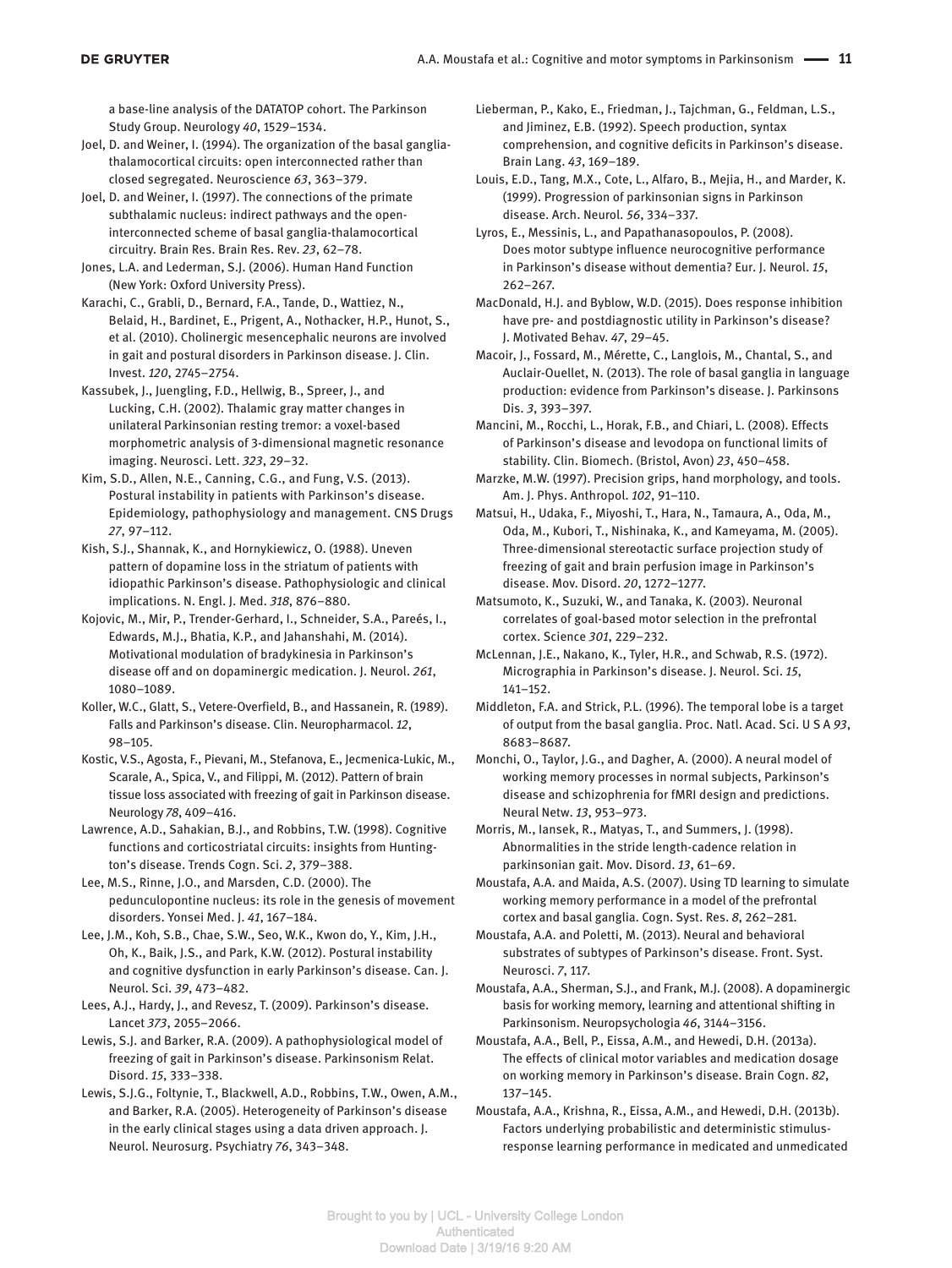patients with Parkinson's disease. Neuropsychology *27*, 498–510.

Moyà-Solà, S., Köhler, M., and Rook, L. (1999). Evidence of hominidlike precision grip capability in the hand of the Miocene ape Oreopithecus. Proc. Natl. Acad. Sci. *96*, 313–317.

Mure, H., Hirano, S., Tang, C.C., Isaias, I.U., Antonini, A., Ma, Y., Dhawan, V., and Eidelberg, D. (2011). Parkinson's disease tremor-related metabolic network: characterization, progression, and treatment effects. Neuroimage *54*, 1244–1253.

Mushiake, H., Saito, N., Sakamoto, K., Itoyama, Y., and Tanji, J. (2006). Activity in the lateral prefrontal cortex reflects multiple steps of future events in action plans. Neuron *50*, 631–641.

Naismith, S.L., Shine, J.M., and Lewis, S.J.G. (2010). The specific contributions of set-shifting to freezing of gait in Parkinson's disease. Mov. Disord. *25*, 1000–1004.

Napier, J.R. (1956). The prehensile movements of the human hand. J. Bone Joint Surg. Br. *38-B*, 902–913.

O'Reilly, R.C. and Frank, M.J. (2006). Making working memory work: a computational model of learning in the prefrontal cortex and basal ganglia. Neural Comput. *18*, 283–328.

Oh, J.Y., Kim, Y.S., Choi, B.H., Sohn, E.H., and Lee, A.Y. (2009). Relationship between clinical phenotypes and cognitive impairment in Parkinson's disease (PD). Arch. Gerontol. Geriatr. *49*, 351–354.

Ohbayashi, M., Ohki, K., and Miyashita, Y. (2003). Conversion of working memory to motor sequence in the monkey premotor cortex. Science *301*, 233–236.

Olivier, E., Davare, M., Andres, M., and Fadiga, L. (2007). Precision grasping in humans: from motor control to cognition. Curr. Opin. Neurobiol. *17*, 644–648.

Oliveira, R.M., Gurd, J.M., Nixon, P., Marshall, J.C., and Passingham, R.E. (1997). Micrographia in Parkinson's disease: the effect of providing external cues. J. Neurol. Neurosurg. Psychiatry *63*, 429–433.

Pagano, G., Rengo, G., Pasqualetti, G., Femminella, G.D., Monzani, F., Ferrara, N., and Tagliati, M. (2015). Cholinesterase inhibitors for Parkinson's disease: a systematic review and meta-analysis. J. Neurol. Neurosurg. Psychiatry *86*, 767–773.

Pahapill, P.A. and Lozano, A.M. (2000). The pedunculopontine nucleus and Parkinson's disease. Brain *123*, 1767–1783.

Phillips, J.G., Bradshaw, J.L., Iansek, R., and Chiu, E. (1993). Motor functions of the basal ganglia. Psychol. Res. *55*, 175–181.

Piray, P., Zeighami, Y., Bahrami, F., Eissa, A.M., Hewedi, D.H., and Moustafa, A.A. (2014). Impulse control disorders in Parkinson's disease are associated with dysfunction in stimulus valuation but not action valuation. J. Neurosci. *34*, 7814–7824.

Pirker, W., Djamshidian, S., Asenbaum, S., Gerschlager, W., Tribl, G., Hoffmann, M., Brücke, T. (2002). Progression of dopaminergic degeneration in Parkinson's disease and atypical parkinsonism: a longitudinal beta-CIT SPECT study. Mov. Disord. *17*, 45–53.

Plotnik, M., Giladi, N., Dagan, Y., and Hausdorff, J.M. (2011). Postural instability and fall risk in Parkinson's disease: impaired dual tasking, pacing, and bilateral coordination of gait during the "ON" medication state. Exp. Brain Res. *210*, 529–538.

Poletti, M., Emre, M., and Bonuccelli, U. (2011a). Mild cognitive impairment and cognitive reserve in Parkinson's disease. Parkinsonism Relat. Disord. *17*, 579–586.

Poletti, M., Frosini, D., Pagni, C., Lucetti, C., Del Dotto, P., Tognoni, G., Ceravolo, R., and Bonuccelli, U. (2011b). The association between motor subtypes and alexithymia in de novo Parkinson's disease. J. Neurol. *258*, 1042–1045.

Poletti, M., Frosini, D., Pagni, C., Baldacci, F., Nicoletti, V., Tognoni, G., Lucetti, C., Del Dotto, P., Ceravolo, R., and Bonuccelli, U. (2012). Mild cognitive impairment and cognitive-motor relationships in newly diagnosed drug-naive patients with Parkinson's disease. J. Neurol. Neurosurg. Psychiatry *83*, 601–606.

Probst-Cousin, S., Druschky, A., and Neundorfer, B. (2003). Disappearance of resting tremor after "stereotaxic" thalamic stroke. Neurology *61*, 1013–1014.

Rafal, R.D., Posner, M.I., Walker, J.A., and Friedrich, F.J. (1984). Cognition and the basal ganglia. Separating mental and motor components of performance in Parkinson's disease. Brain *107*, 1083–1094.

Rajput, A.H. (1993). Diagnosis of PD. Neurology *43*, 1629–1630.

Randhawa, B.K., Farley, B.G., and Boyd, L.A. (2013). Repetitive transcranial magnetic stimulation improves handwriting in Parkinson's disease. Parkinsons Dis. *2013*, 751925.

Redgrave, P., Rodriguez, M., Smith, Y., Rodriguez-Oroz, M.C., Lehericy, S., Bergman, H., Bergman, H., Agid, Y., DeLong, M.R., and Obeso, J.A. (2010). Goal-directed and habitual control in the basal ganglia: implications for Parkinson's disease. Nat. Rev. Neurosci. *11*, 760–772.

Ricciardi, L., Bloem, B.R., Snijders, A.H., Daniele, A., Quaranta, D., Bentivoglio, A.R., and Fasano, A. (2014). Freezing of gait in Parkinson's disease: The paradoxical interplay between gait and cognition. Parkinsonism Relat. Disord. *20*, 824–829.

Riggeal, B.D., Crucian, G.P., Seignourel, P., Jacobson, C.E., Okun, M.S., Rodriguez, R., and Fernandez, H.H. (2007). Cognitive decline tracks motor progression and not disease duration in Parkinson patients. Neuropsychiatr. Dis. Treat. *3*, 955–958.

Rocchi, L., Chiari, L., and Horak, F.B. (2002). Effects of deep brain stimulation and levodopa on postural sway in Parkinson's disease. J. Neurol. Neurosurg. Psychiatry *73*, 267–274.

Rocchi, L., Carlson-Kuhta, P., Chiari, L., Burchiel, K.J., Hogarth, P., and Horak, F.B. (2012). Effects of deep brain stimulation in the subthalamic nucleus or globus pallidus internus on step initiation in Parkinson disease. J. Neurosurg. *117*, 1141–1149.

Rosenberg-Katz, K., Herman, T., Jacob, Y., Giladi, N., Hendler, T., and Hausdorff, J.M. (2013). Gray matter atrophy distinguishes between Parkinson disease motor subtypes. Neurology *80*, 1476–1484.

Rosenblum, S., Samuel, M., Zlotnik, S., Erikh, I., and Schlesinger, I. (2013). Handwriting as an objective tool for Parkinson's disease diagnosis. J. Neurol. *260*, 2357–2361.

Rudzinska, M., Bukowczan, S., Stozek, J., Zajdel, K., Mirek, E., Chwala, W., Wójcik-Pędziwiatr, M., Banaszkiewicz, K., and Szczudlik, A. (2013). Causes and consequences of falls in Parkinson disease patients in a prospective study. Neurol. Neurochir. Pol. *47*, 423–430.

Schabrun, S.M., van den Hoorn, W., Moorcroft, A., Greenland, C., and Hodges, P.W. (2014). Texting and walking: strategies for postural control and implications for safety. PLoS One *9*, e84312, 8.

Schiess, M.C., Zheng, H., Soukup, V.M., Bonnen, J.G., and Nauta, H.J. (2000). Parkinson's disease subtypes: clinical classification and ventricular cerebrospinal fluid analysis. Parkinsonism Relat. Disord. *6*, 69–76.

Schillaci, O., Chiaravalloti, A., Pierantozzi, M., Di Pietro, B., Koch, G., Bruni, C., and Stefani, A. (2011). Different patterns of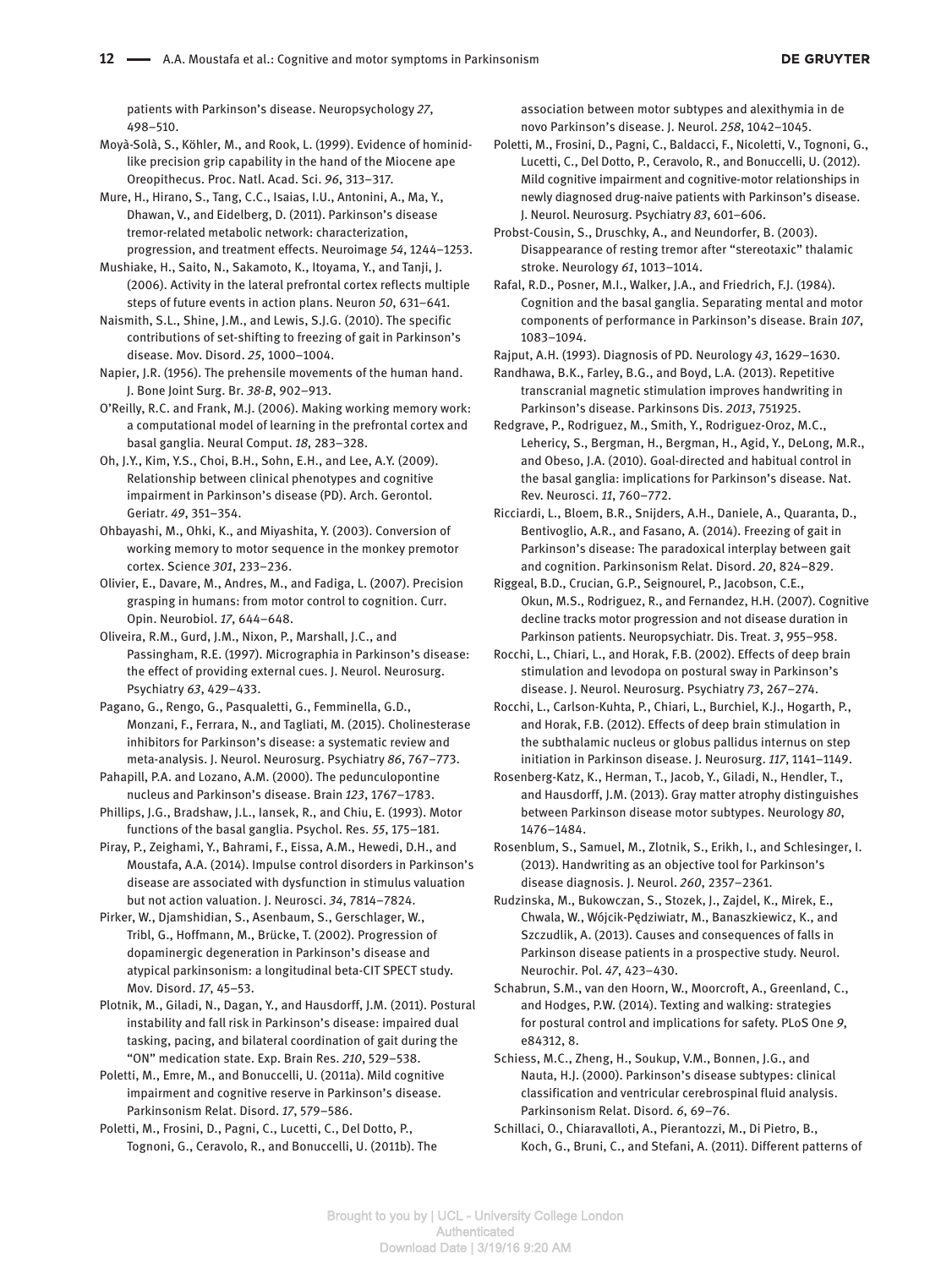nigrostriatal degeneration in tremor type versus the akineticrigid and mixed types of Parkinson's disease at the early stages: molecular imaging with 123I-FP-CIT SPECT. Int. J. Mol. Med. *28*, 881–886.

Schneider, J.S., Sendek, S., and Yang, C. (2015). Relationship between motor symptoms, cognition, and demographic characteristics in treated mild/moderate Parkinson's disease. PLoS One *10*, 11.

Seger, C.A. (2013). The visual corticostriatal loop through the tail of the caudate: circuitry and function. Front. Syst. Neurosci. *7*, 104.

Shine, J.M., Naismith, S.L., Palavra, N.C., Lewis, S.J., Moore, S.T., Dilda, V., and Morris, T.R. (2012). Attentional set-shifting deficits correlate with the severity of freezing of gait in Parkinson's disease. Parkinsonism Relat. Disord. *19*, 388–390.

Shine, J.M., Matar, E., Ward, P.B., Bolitho, S.J., Gilat, M., Pearson, M., Naismith, S.L., and Lewis, S.J. (2013a). Exploring the cortical and subcortical functional magnetic resonance imaging changes associated with freezing in Parkinson's disease [randomized controlled trial research support, non-U.S. Gov't]. Brain *136*, 1204–1215.

Shine, J.M., Matar, E., Ward, P.B., Bolitho, S.J., Pearson, M., Naismith, S.L., and Lewis, S.J. (2013b). Differential neural activation patterns in patients with Parkinson's disease and freezing of gait in response to concurrent cognitive and motor load [research support, non-U.S. Gov't]. PLoS One *8*, e52602, 7.

Shine, J.M., Moustafa, A.A., Matar, E., Frank, M.J., and Lewis, S.J. (2013c). The role of frontostriatal impairment in freezing of gait in Parkinson's disease. Front. Syst. Neurosci. *7*, 61.

Shine, J.M., Naismith, S.L., and Lewis, S.J.G. (2013d). The differential yet concurrent contributions of motor, cognitive and affective disturbance to freezing of gait in Parkinson's disease. Clin. Neurol. Neurosurg. *115*, 542–545.

Shine, J.M., Naismith, S.L., Palavra, N.C., Lewis, S.J., Moore, S.T., Dilda, V., and Morris, T.R. (2013e). Attentional set-shifting deficits correlate with the severity of freezing of gait in Parkinson's disease. Parkinsonism Relat. Disord. *19*, 388–390.

Shiner, T., Seymour, B., Symmonds, M., Dayan, P., Bhatia, K.P., and Dolan, R.J. (2012). The effect of motivation on movement: a study of bradykinesia in Parkinson's disease. PLoS One *7*, e47138, 7.

Singhal, A., Culham, J.C., Chinellato, E., and Goodale, M.A. (2007). Dual-task interference is greater in delayed grasping than in visually guided grasping. J. Vision *7*, 5.

Smith, M.C. and Fucetola, R. (1995). Effects of delayed visual feedback on handwriting in Parkinson's disease. Hum. Mov. Sci. *14*, 109–123.

Smulders, K., van Nimwegen, M., Munneke, M., Bloem, B.R., Kessels, R.P., and Esselink, R.A. (2012). Involvement of specific executive functions in mobility in Parkinson's disease. Parkinsonism Relat. Disord. *114*, 331–335

Spiegel, J., Hellwig, D., Samnick, S., Jost, W., Mollers, M.O., Fassbender, K., Kirsch, C.M., and Dillmann, U. (2007). Striatal FP-CIT uptake differs in the subtypes of early Parkinson's disease. J. Neural. Transm. *114*, 331–335.

Susman, R.L. (1998). Hand function and tool behavior in early hominids. J. Hum. Evol. *35*, 23–46.

Tessitore, A., Amboni, M., Cirillo, G., Corbo, D., Picillo, M., Russo, A., Vitale, C., Santangelo, G., Erro, R., Cirillo, M., et al. (2012).

Regional gray matter atrophy in patients with Parkinson disease and freezing of gait. AJNR Am. J. Neuroradiol. *33*, 1804–1809.

Teulings, H.L. and Stelmach, G.E. (1991). Control of stroke size, peak acceleration, and stroke duration in Parkinsonian handwriting. Hum. Mov. Sci. *10*, 315–334.

Teulings, H.L., Contreras-Vidal, J.L., Stelmach, G.E., and Adler, C.H. (2002). Adaptation of handwriting size under distorted visual feedback in patients with Parkinson's disease and elderly and young controls. J. Neurol. Neurosurg. Psychiatry *72*, 315–324.

Thomassen, A.J.W.M. and Teulings, H.L. (1985). Time, size, and shape in handwriting: exploring spatio-temporal relationships at different levels. Time, Mind, and Behavior. J.B.J.J.A. Michon, ed. (Heidelberg: Springer-Verlag), pp. 253–263.

Troche, M.S. and Lori, J.P.A. (2012). Sentence production in Parkinson disease: effects of conceptual and task complexity. Appl. Psycholinguistics *33*, 225–251.

Tucha, O., Mecklinger, L., Thome, J., Reiter, A., Alders, G.L., Sartor, H., Naumann, M., and Lange, K.W. (2006). Kinematic analysis of dopaminergic effects on skilled handwriting movements in Parkinson's disease. J. Neural. Transm. *113*, 609–623.

Vakil, E. and Herishanu-Naaman, S. (1998). Declarative and procedural learning in Parkinson's disease patients having tremor or bradykinesia as the predominant symptom. Cortex *34*, 611–620.

Van Gemmert, A.W.A., Teulings, H.L., and Stelmach, G.E. (1998). The influence of mental and motor load on handwriting movements in Parkinsonian patients. Acta Psychol. *100*, 161–175.

Van Gemmert, A.W., Teulings, H.L., Contreras-Vidal, J.L., and Stelmach, G.E. (1999). Parkinson's disease and the control of size and speed in handwriting. Neuropsychologia *37*, 685–694.

Vandenbossche, J., Deroost, N., Soetens, E., Spildooren, J., Vercruysse, S., Nieuwboer, A., and Kerckhofs, E. (2011). Freezing of gait in Parkinson disease is associated with impaired conflict resolution. Neurorehabil. Neural Rep. *25*, 765–773.

Voon, V., Gao, J., Brezing, C., Symmonds, M., Ekanayake, V., Fernandez, H., Dolan, R.J., and Hallett, M. (2011). Dopamine agonists and risk: impulse control disorders in Parkinson's disease. Brain *134*, 1438–1446.

Wagle Shukla, A., Ounpraseuth, S., Okun, M.S., Gray, V., Schwankhaus, J., and Metzer, W.S. (2012). Micrographia and related deficits in Parkinson's disease: a cross-sectional study. BMJ Open *2*, 6.

Walton, C.C., Shine, J.M., Mowszowski, L., Gilat, M., Hall, J.M., O'Callaghan, C., Naismith, S.L., and Lewis, S.J. (2014). Impaired cognitive control in Parkinson's disease patients with freezing of gait in response to cognitive load. J. Neural Transm. *122*, 653–660.

Weinberger, M., Hutchison, W.D., Lozano, A.M., Hodaie, M., and Dostrovsky, J.O. (2009). Increased gamma oscillatory activity in the subthalamic nucleus during tremor in Parkinson's disease patients. J. Neurophysiol. *101*, 789–802.

Weintraub, D. and Burn, D.J. (2011). Parkinson's disease: the quintessential neuropsychiatric disorder. Mov. Disord. *26*, 1022–1031.

Wiecki, T.V. and Frank, M.J. (2010). Neurocomputational models of motor and cognitive deficits in Parkinson's disease. Prog. Brain Res. *183*, 275–297.

Wiecki, T.V., Riedinger, K., von Ameln-Mayerhofer, A., Schmidt, W.J., and Frank, M.J. (2009). A neurocomputational account of